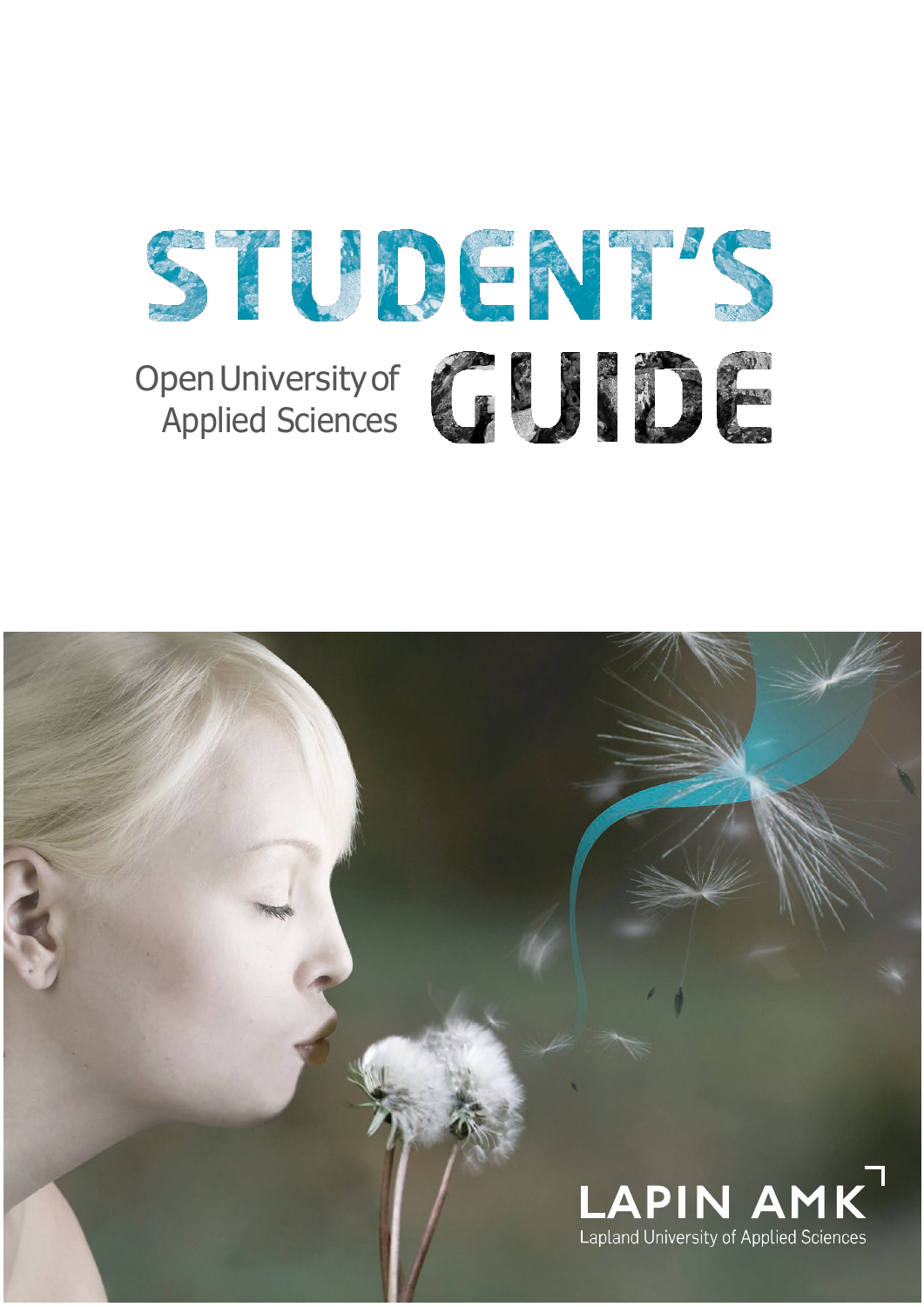Publisher: Lapland University of Applied Sciences

- Distributor: Open University of Applied Sciences Jokiväylä 11 C, 96300 Rovaniemi, Finland
- Authors: Kautto, Anne Mauno, Elisa Riihiniemi,Niina Sirviö, Liisa Uusitalo, Mari
- Cover: Irma Varrio
- Coverphoto:MainostoimistoAjatus
- Printed: Lapland University Press

Rovaniemi 2022 11st edition ISSN 1456-5582 ISBN 978-952-5923-40-7 (glue-bound) ISBN 978-952-5923-41-4 (PDF)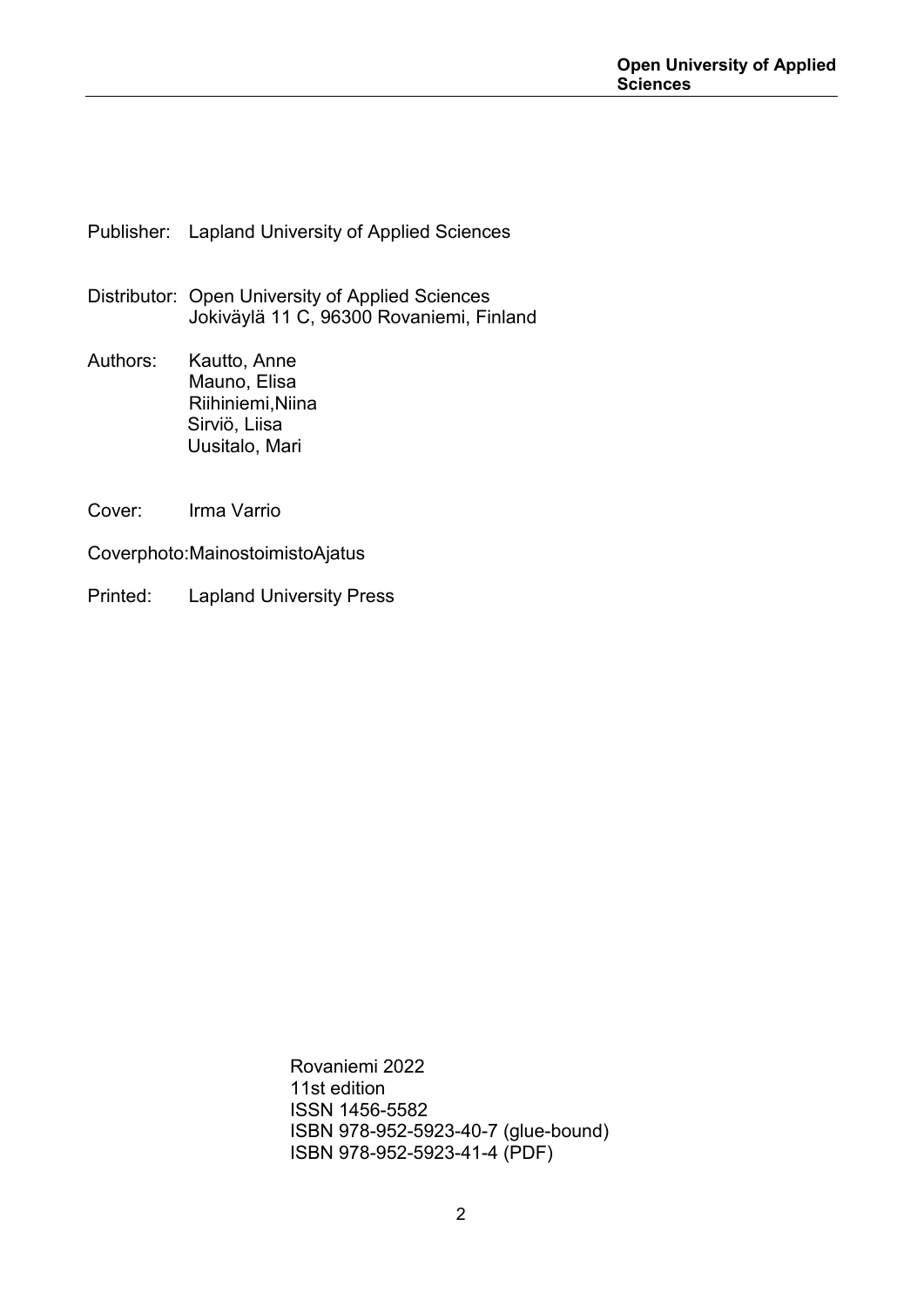### **CONTENTS**

|  | <b>PART I OPEN UNIVERSITY OF APPLIED SCIENCES</b> |
|--|---------------------------------------------------|
|  |                                                   |

| 1.1 OPEN UNIVERSITY OF APPLIED SCIENCES AND OPEN UNIVERSITY IN LAPLAND 6                                                                             |  |
|------------------------------------------------------------------------------------------------------------------------------------------------------|--|
|                                                                                                                                                      |  |
| 2.7 OPEN UNIVERSITY OF APPLIED SCIENCES PATH STUDIES AND ROUTE STUDIES 8<br>2.9 TRANSITION FROM AN OPEN UAS STUDENT TO LAPLAND UAS DEGREE STUDENT 11 |  |
|                                                                                                                                                      |  |
|                                                                                                                                                      |  |
| 4 STUDENT SERVICES AT THE OPEN UNIVERSITY OF APPLIED SCIENCES 15                                                                                     |  |
|                                                                                                                                                      |  |
| <b>PART II STUDYING AT A UNIVERSITY</b>                                                                                                              |  |
|                                                                                                                                                      |  |
|                                                                                                                                                      |  |
|                                                                                                                                                      |  |
|                                                                                                                                                      |  |
|                                                                                                                                                      |  |
|                                                                                                                                                      |  |
|                                                                                                                                                      |  |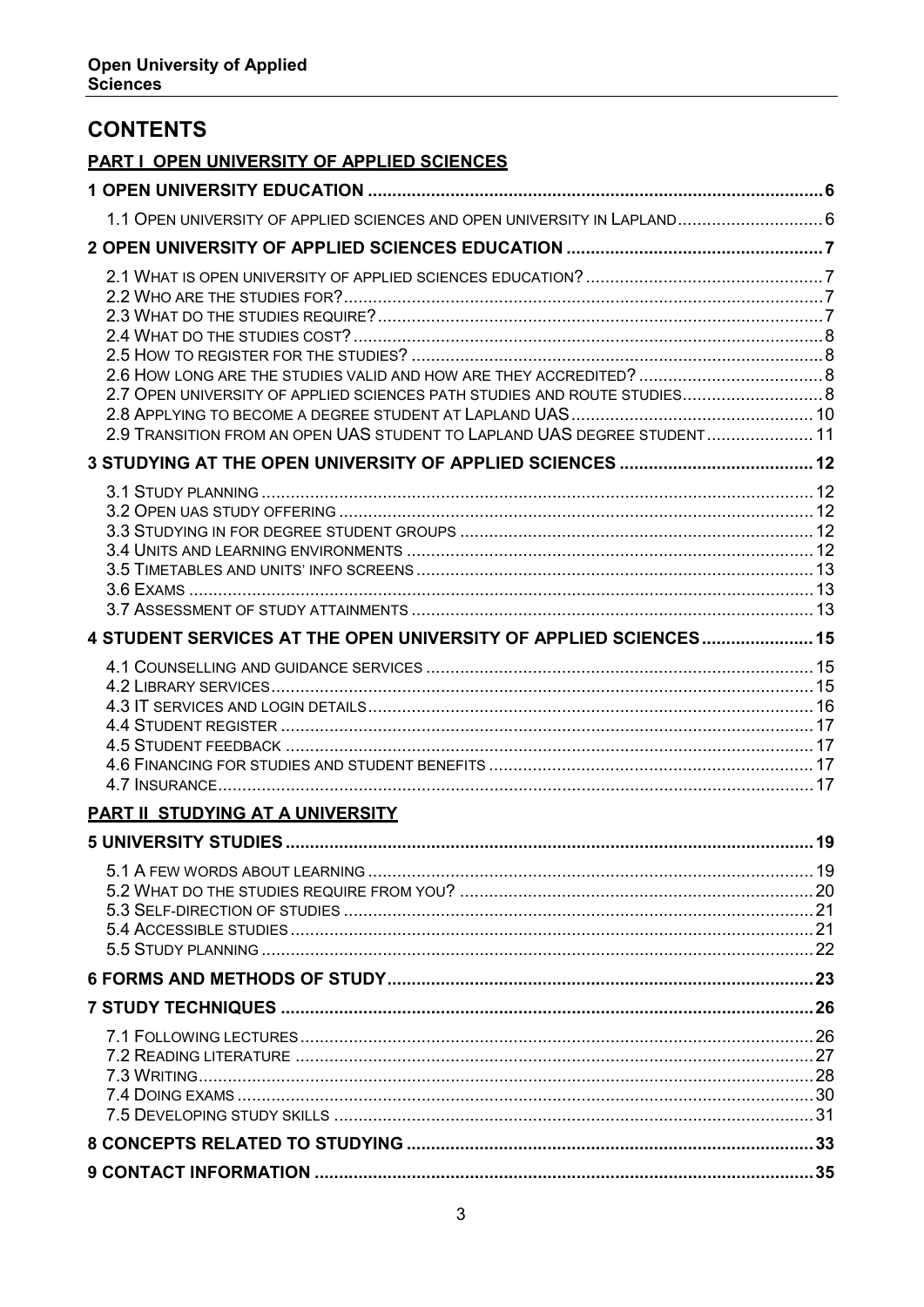### **DEAR STUDENT OF THE OPEN UNIVERSITY OF APPLIED SCIENCES,**

You are about to start studies at the Open University of Lapland University of Applied Sciences. We are pleased to have you join our many students.

This guide is a handbook for your studies. The guide contains a lot of useful information, so you should keep it safe for future reference. The aim of this guide is to make study planning and studying easier for you. The guide covers the practices of the Open University of Applied Sciences (Open UAS) and studying in higher education. We hope that you find this guide useful and helpful in your studies. If you have questions about studying that this guide does not answer, please contact the staff of the Open UAS.

We are also happy to receive feedback about the guide so that we can further improve it to better serve our customers. You can send feedback by e-mail to avoinamk(at)lapinamk.fi

WE WISH YOU SUCCESS IN YOUR STUDIES!

Best wishes, Open University of Applied Sciences -Team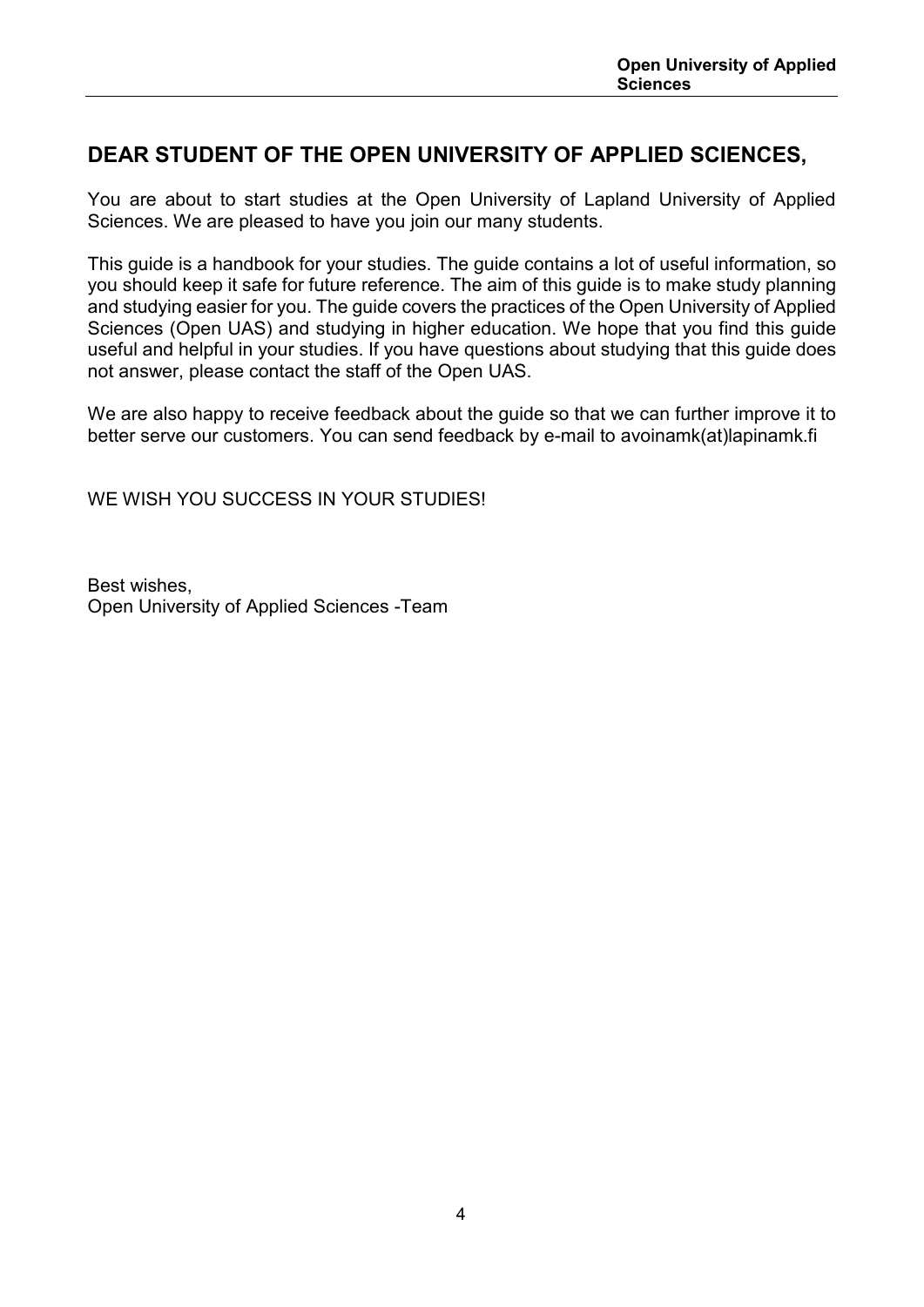# **PART I OPEN UNIVERSITY OF APPLIED SCIENCES**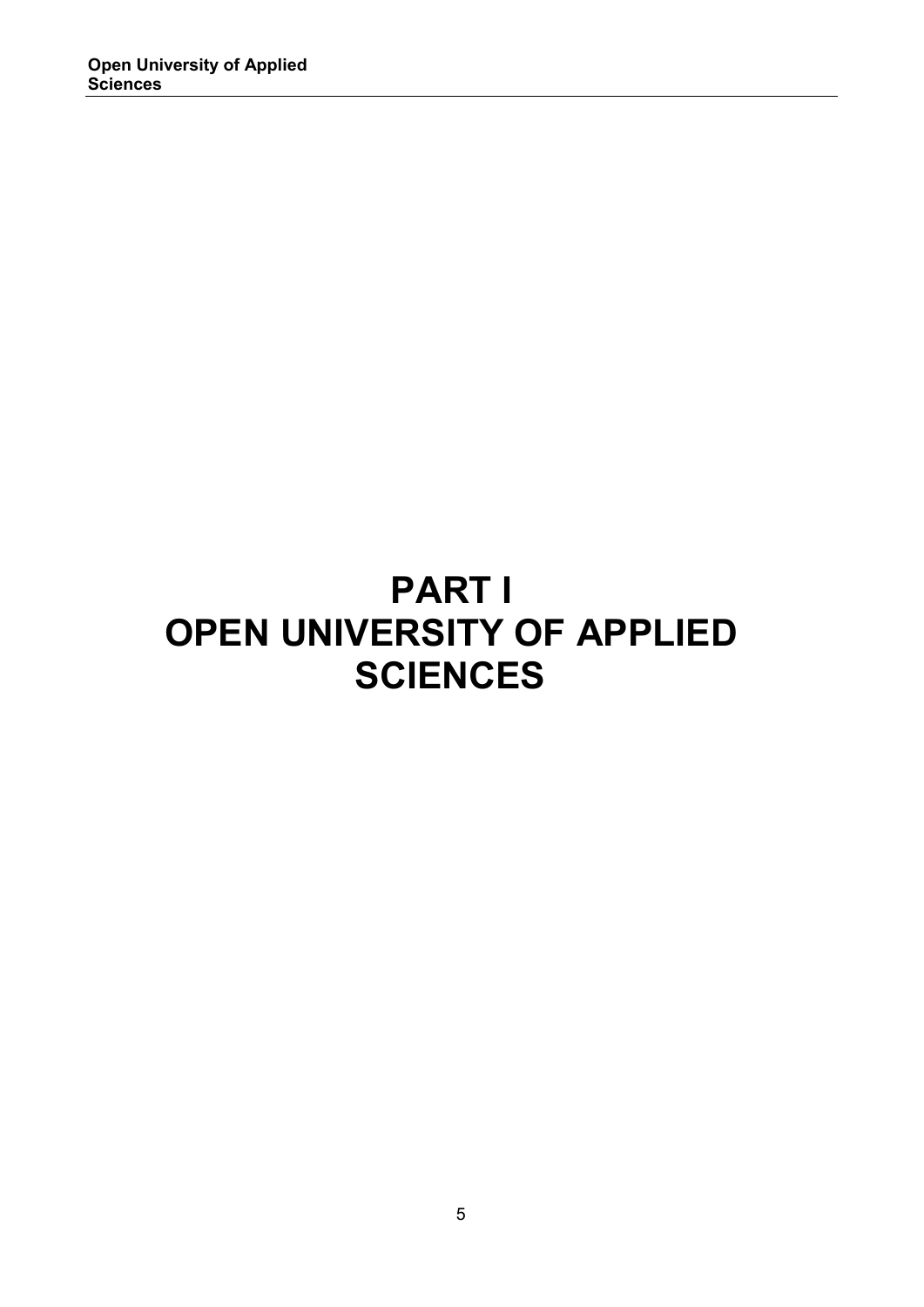## <span id="page-5-0"></span>**1 OPEN UNIVERSITY EDUCATION**

#### <span id="page-5-1"></span>**1.1 The Open University of Applied Sciences and Open University in Lapland**

University education open to all is offered in Lapland by the Lapland University of Applied Sciences, the Summer University of Lapland and the University of Lapland. These organisations cooperate to promote the diversity and regional availability of study offerings.

Through an open university, you can study parts bachelor's and master's degrees of universities. Through an open university of applied sciences, you can complete studies for bachelor's or master's degrees of universities of applied sciences (see Figure 1). The Summer University of Lapland brings the studies of other universities to Lapland as open university studies.



Figure 1. Training and degrees 2014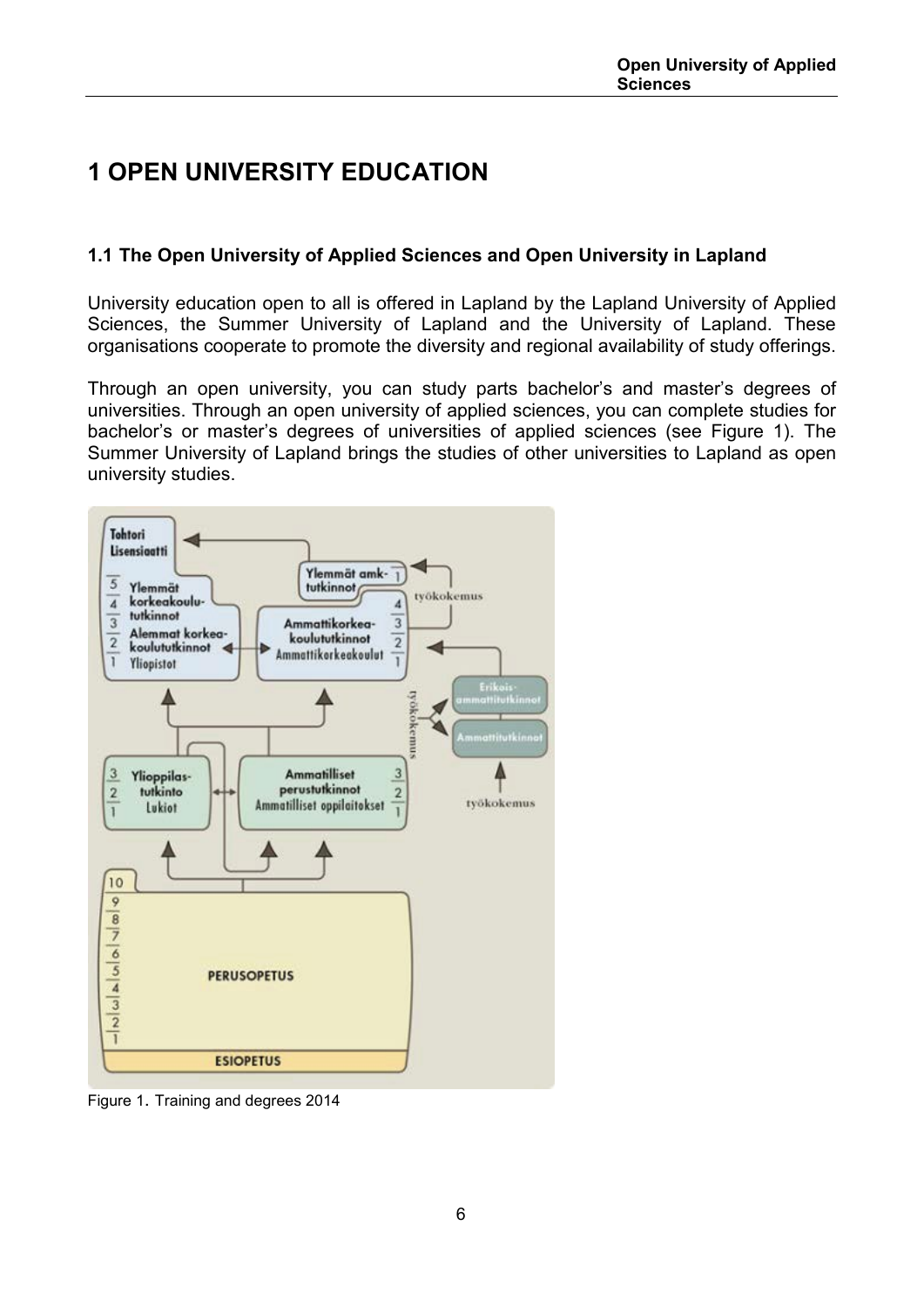### <span id="page-6-0"></span>**2 OPEN UNIVERSITY OF APPLIED SCIENCES EDUCATION**

#### <span id="page-6-1"></span>**2.1 What is open university of applied sciences education?**

Open university of applied sciences education is education according to the curriculum of the Lapland University of Applied Sciences, including studies belonging to bachelor's and master's degrees. At the Open University of Applied Sciences, you can study individual courses or larger study modules. You cannot complete a degree at the Open University of Applied Sciences, but the studies you complete at the Open UAS can be accredited in degree-awarding training at Lapland UAS according to the degree regulations.

You can complete studies:

- On separate courses organised by the Open UAS
- In groups with degree students as full-time, multiform and online studies

#### <span id="page-6-2"></span>**2.2 Who are the studies for?**

The studies are for everyone interested. Anyone regardless of age or previous level of education can complete studies belonging in a bachelor's degree. To complete studies belonging in a master's degree, you must have a bachelor's degree in the field or other applicable education and training. The studies offer the opportunity to improve competence, familiarise and train yourself in studying at a university, start degree-oriented studies and improve yourself.

#### <span id="page-6-3"></span>**2.3 What do the studies require?**

When enrolling for courses, you must consider that some courses may require prior courses to ensure the starting level of the whole group for the studies. Students must consider for themselves whether their grounding is sufficient for the preliminary information required for the studies. To complete studies belonging in a master's degree, you must have a bachelor's degree in the field or other applicable education and training that the UAS considers sufficient. In studies integrated into basic education, the precondition for studies is that there is room in the groups of degree students. *Every student needs their own laptop computer.*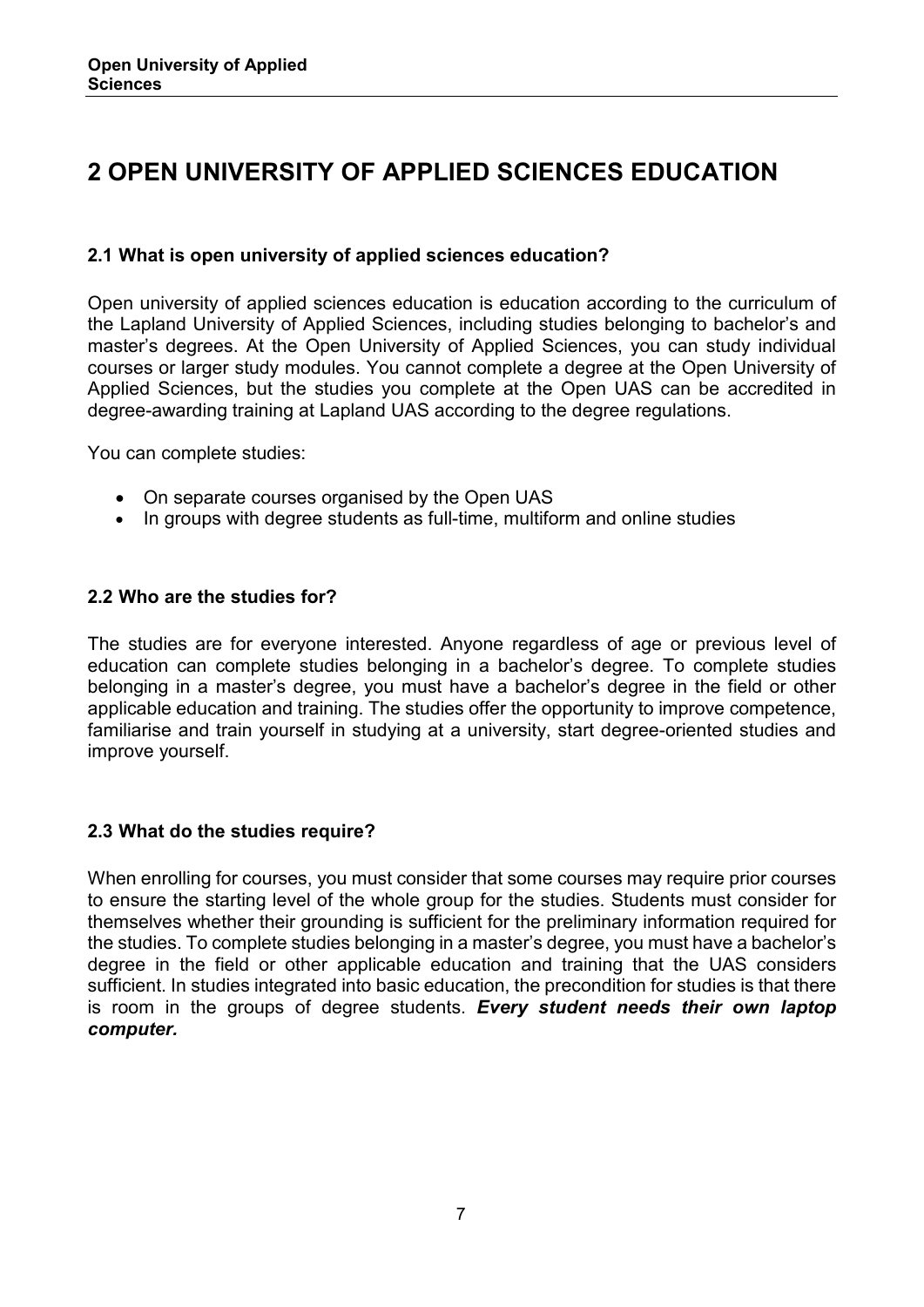#### <span id="page-7-0"></span>**2.4 What do the studies cost?**

Students of the Open University of Applied Sciences will be charged 15€ per credit and 300€ per 20 credits or larger study modules. The fee is payable upon enrolment. Enrolment for studies is binding; fees are not refunded. Exceptions are made for cancellations based on a medical certificate from doctor or if the student is accepted as a degree student for the same degree programme at Lapland University of Applied Sciences prior to the start of the path studies. *Please note that your study place is not confirmed until you have paid the fee.*

#### <span id="page-7-1"></span>**2.5 How to register for the studies?**

You can register for Open UAS path studies and route studies via the [https://hakeutuminen](https://hakeutuminen-amk.peppi.lapit.csc.fi/web/hakijan-tyopoyta/opiskeluhaku)[amk.peppi.lapit.csc.fi/web/hakijan-tyopoyta/opiskeluhaku](https://hakeutuminen-amk.peppi.lapit.csc.fi/web/hakijan-tyopoyta/opiskeluhaku) -website. If the page is not working, you can refresh it by pressing F5.

#### *Registration is binding. Students are accepted for studies in order of enrolment.*

#### <span id="page-7-2"></span>**2.6 How long are the studies valid and how are they accredited?**

The studies offered at the Open UAS follow the curriculum of the Lapland University of Applied Sciences. The validity period of the studies has not been specified. Studies completed at the Open UAS can be accredited according to the contents of each degree programme. The accreditation is done after approval as a degree student in the School and is the responsibility of the head of education of the degree programme. You can find the valid degree regulations at [www.lapinamk.fi](http://www.lapinamk.fi/) >> students >>forms and guidelines.

#### <span id="page-7-3"></span>**2.7 Open UAS path studies and route studies**

The Open UAS offers the opportunity to study degree-oriented **path studies** for all Lapland UAS bachelor's and master's degree programmes (Figure 2). Path students study in the same group with degree students according to a timetable. Open UAS path studies are primarily first-year studies of a degree programme, and study places have been reserved for Open UAS path students in all groups for degree students. Studies at the Open UAS do not directly lead to a degree, but studies completed in the Open UAS of Lapland UAS can be accredited according to the degree regulations after applying and being accepted as a degree student. A person who has completed path studies at the Open UAS can apply to through the Application on the basis of Open UAS studies.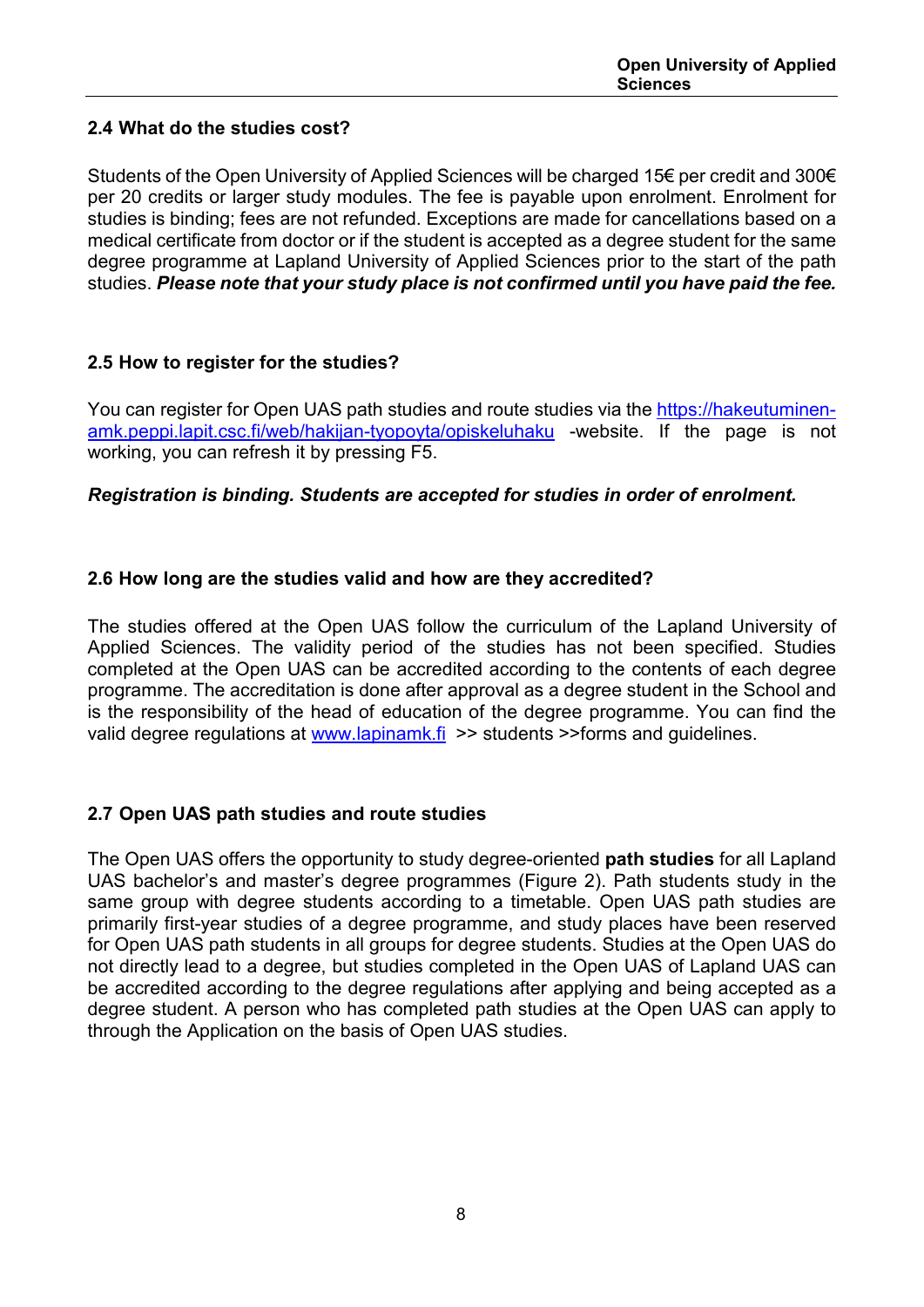- Education is open to everybody interested, regardless of age or previous education
- The applicant must have a laptop computer

#### **Bachelor's degree path studies**

- All bachelor's degree programmes
- Places have been reserved for Open UAS students in all degree student groups

#### **Applying to become a degree student via the Open UAS route**

- You have completed at least 60 credits of studies at the Open UAS applicable for the degree programme you are applying for
- Application on the basis of open UAS studies

• A bachelor's degree in the field or other applicable training is required

• The applicant must have a laptop

#### **Master's degree path studies**

- All master's degree programmes
- Places have been reserved for Open UAS students in all degree student groups

#### **Applying to become a degree student via the Open UAS route**

- Applicable bachelor's degree or another suitable university-level degree
- Having completed at least 20 credits completed of a 60-credit degree programme OR at least 25 credits of a 90 credit degree programme at the Open UAS.
- At least 2 years of work experience after your degree.
- Application on the basis of open UAS studies

#### **Other factors affecting admission as degree student:**

- Number of credits completed at the Open UAS
- Possible interview/aptitude test

Figure 2. Open UAS path studies

Lapland UAS offers **route studies** for upper secondary students. Route students study in the same group with degree students according to a timetable. Open UAS route studies are primarily first-year studies of a degree programme, and a specific number study places that may vary between programmes have been reserved for route students. Route studies do not directly lead to a degree, but studies completed at the Open UAS of Lapland UAS can be accredited according to the degree regulations after applying and being admitted as a degree student.

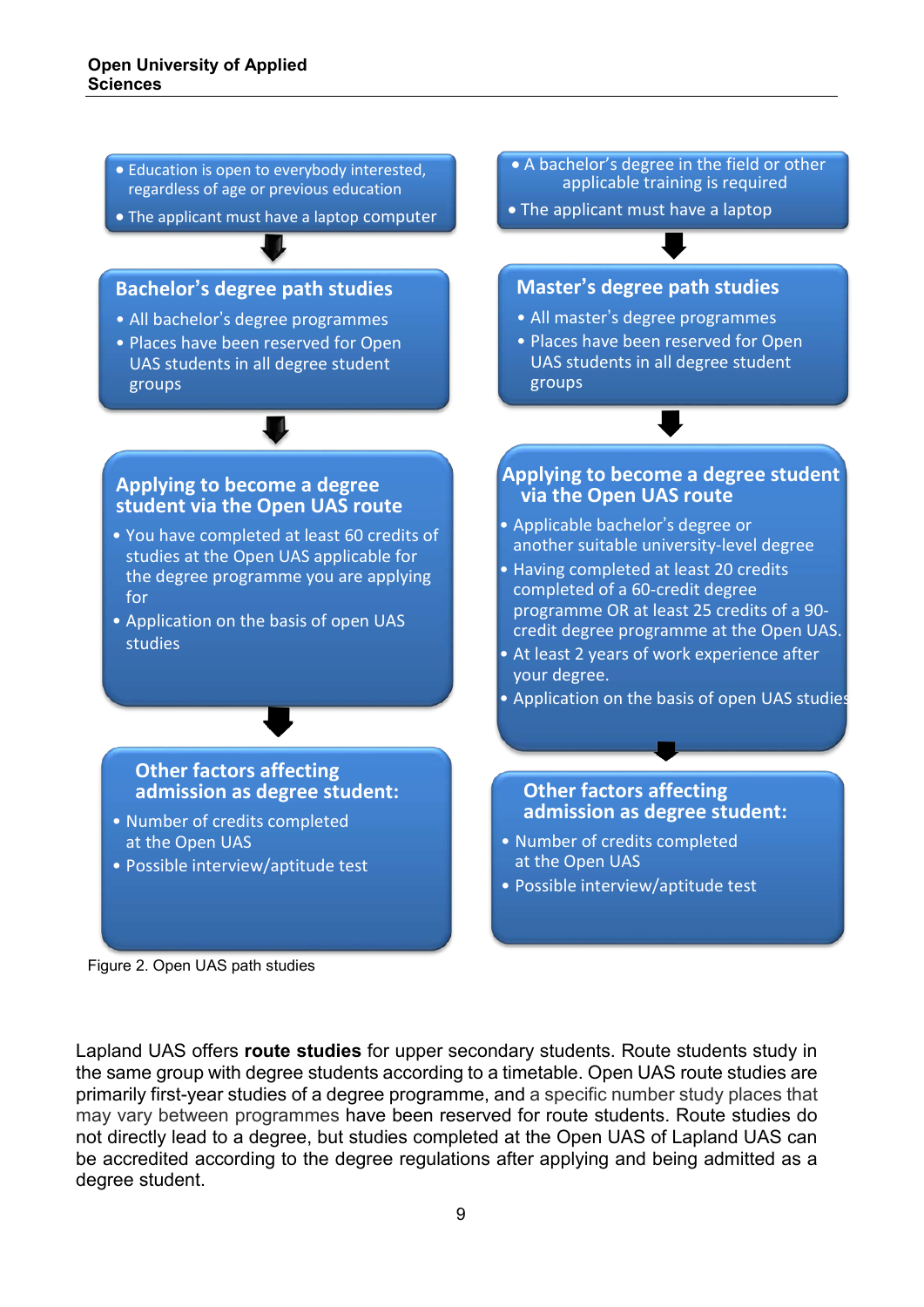A person who has completed route studies at the Open UAS can apply to become a degree student through the open university route application. Route studies are presented below in Figure 3. More information on route studies [www.lapinamk.fi/vaylaopinnot.](http://www.lapinamk.fi/vaylaopinnot)



Figure 3. Open UAS route studies

### <span id="page-9-0"></span>**2.8 Application to become a Lapland UAS degree student**

As an Open UAS student, you can apply to become a degree student through the **joint application procedure** of Universities of Applied SAciences or in the separate application procedure **through the application on the basis of open UAS studies.** The national **joint application procedure** for degree programmes in Finnish and other languages is in March and April in spring and in September and October in autumn.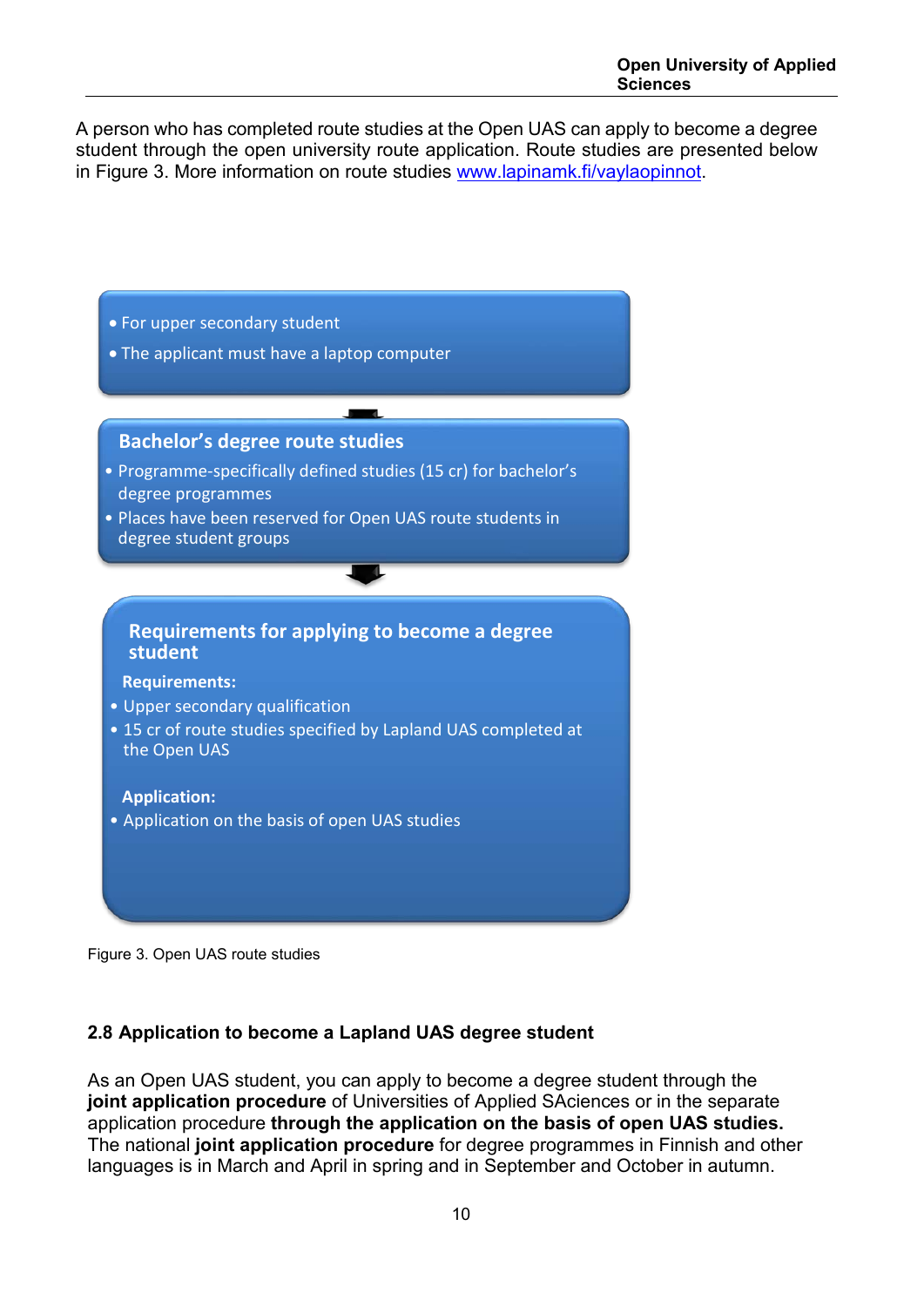Application for degree programmes in Finnish is at [www.opintopolku.fi](http://www.opintopolku.fi/) and in English at www.studyinfo.fi. The service provides guidance with filling in the form and information about application.

You can apply to Lapland University of Applied Sciences based on studies completed at the Open UAS through the **open university route application**. You can find more information on application, the criteria and application periods at [https://www.lapinamk.fi/en/Applicants.](https://www.lapinamk.fi/en/Applicants) Application for degree programmes in Finnish is at [www.opintopolku.fi](http://www.opintopolku.fi/) and in English at www.studyinfo.fi. The service provides guidance with filling in the form and information about application.

You can find the degree programmes open for application at the Lapland University of Applied Sciences and their application periods in the Lapland UAS guide for applicants at [www.lapinamk.fi.](http://www.lapinamk.fi/) For more information, please contact the applicant services at [hakijapalvelut@lapinamk.fi.](mailto:hakijapalvelut@lapinamk.fi)

#### <span id="page-10-0"></span>**2.9 Transition from an Open UAS student to a degree student at Lapland UAS**

*After being admitted and transitioning from an Open UAS student to a degree student at Lapland UAS, please remember to inform the Open UAS (avoinamk@lapinamk.fi).*  They will provide more information on how long your login details will be valid and the procedure for accreditation of studies you have completed at the Open UAS. You can also find more information at <https://www.lapinamk.fi/en/Students/Guide-for-new-students>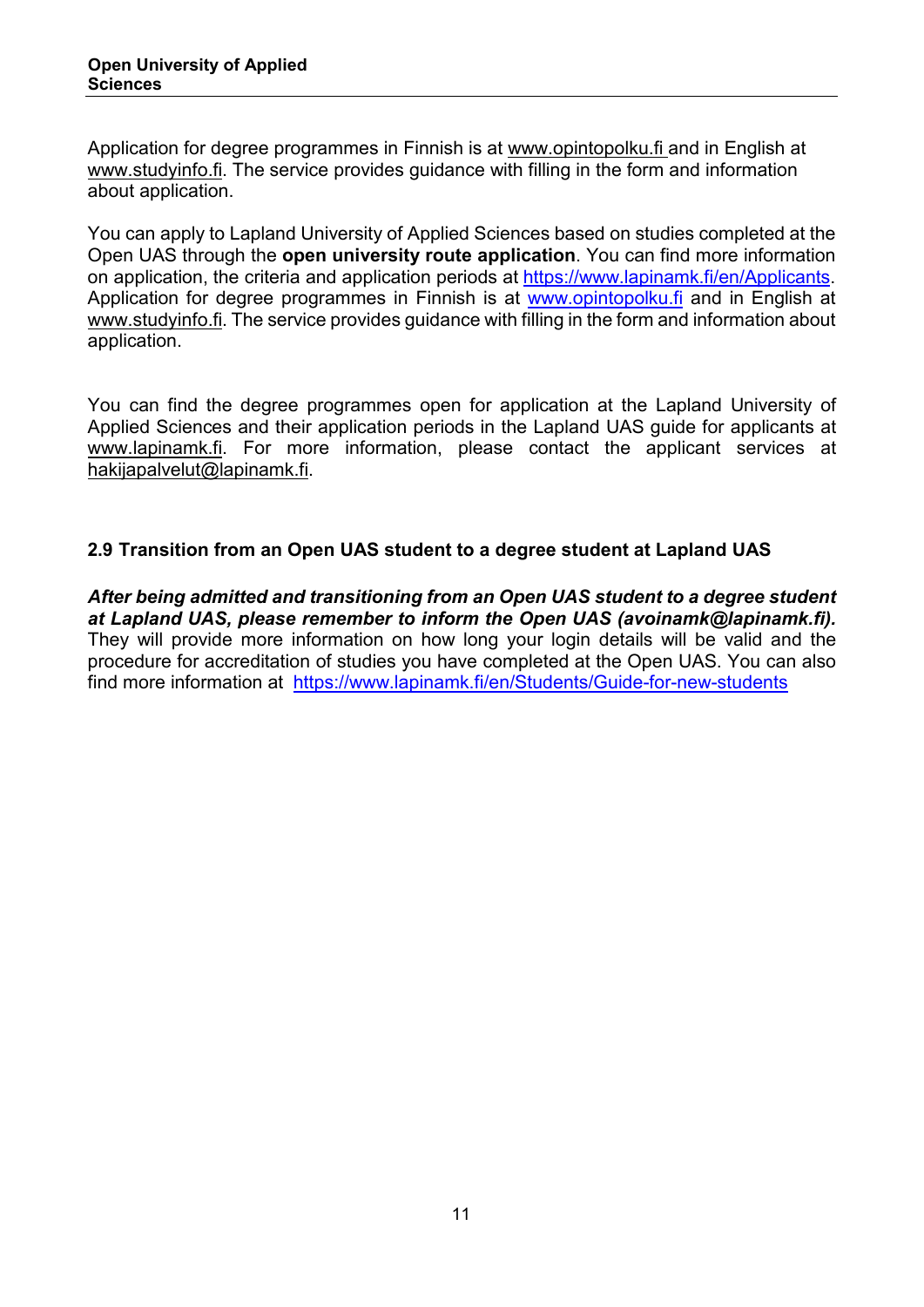### <span id="page-11-0"></span>**3 STUDYING AT THE OPEN UNIVERSITY OF APPLIED SCIENCES**

#### <span id="page-11-1"></span>**3.1 Study planning**

You should prepare a study plan at the beginning of your studies. The study plan contains goals and sub-goals and a plan for reaching them. The essential part of the plan is drawing up a study schedule. Preparing a realistic study plan is important to be able to divide your time between studies, work, family and leisure. However, remember to make the plan flexible, because life involves situations that take time and may change plans that seemed good at first. You can find instructions for preparing a study plan in Section 5.5.

#### <span id="page-11-2"></span>**3.2 Open UAS study offering**

The Open UAS offers individual courses. Instruction mostly takes place in the evenings and at weekends. You can find the courses at [https://hakeutuminen](https://hakeutuminen-amk.peppi.lapit.csc.fi/web/hakijan-tyopoyta/opiskeluhaku)[amk.peppi.lapit.csc.fi/web/hakijan-tyopoyta/opiskeluhaku](https://hakeutuminen-amk.peppi.lapit.csc.fi/web/hakijan-tyopoyta/opiskeluhaku) .

#### <span id="page-11-3"></span>**3.3 STUDYING IN DEGREE STUDENT GROUPS**

Open UAS students can complete path studies in Lapland UAS degree student groups according to the timetable. Instruction is given through full-time, multiform and online studies. Multiform and online studies enable students to study alongside work and regardless of where they live. Multiform groups have a few contact teaching sessions per term, and online learning environments are used for instruction. All the courses of the degree programmes of Lapland University of Applied Sciences are offered as Open UAS studies. *The study offering of the Open UAS of Lapland UAS also includes practical training that promotes vocational skills and the thesis for path students aiming for a degree*. You can find the course descriptions of Lapland UAS degree programmes in Peppi [https://opinto-opas](https://opinto-opas-amk.peppi.lapit.csc.fi/en/en)[amk.peppi.lapit.csc.fi/en/en](https://opinto-opas-amk.peppi.lapit.csc.fi/en/en)

#### <span id="page-11-4"></span>**3.4 Units and learning environments**

Lapland University of Applied Sciences has units at the Rovaniemi, Kemi and Tornio campuses. You can find the contact information of the units on the Lapland UAS website at <https://www.lapinamk.fi/en/Who-we-are/Contact-info> and in the map at the end of this guide.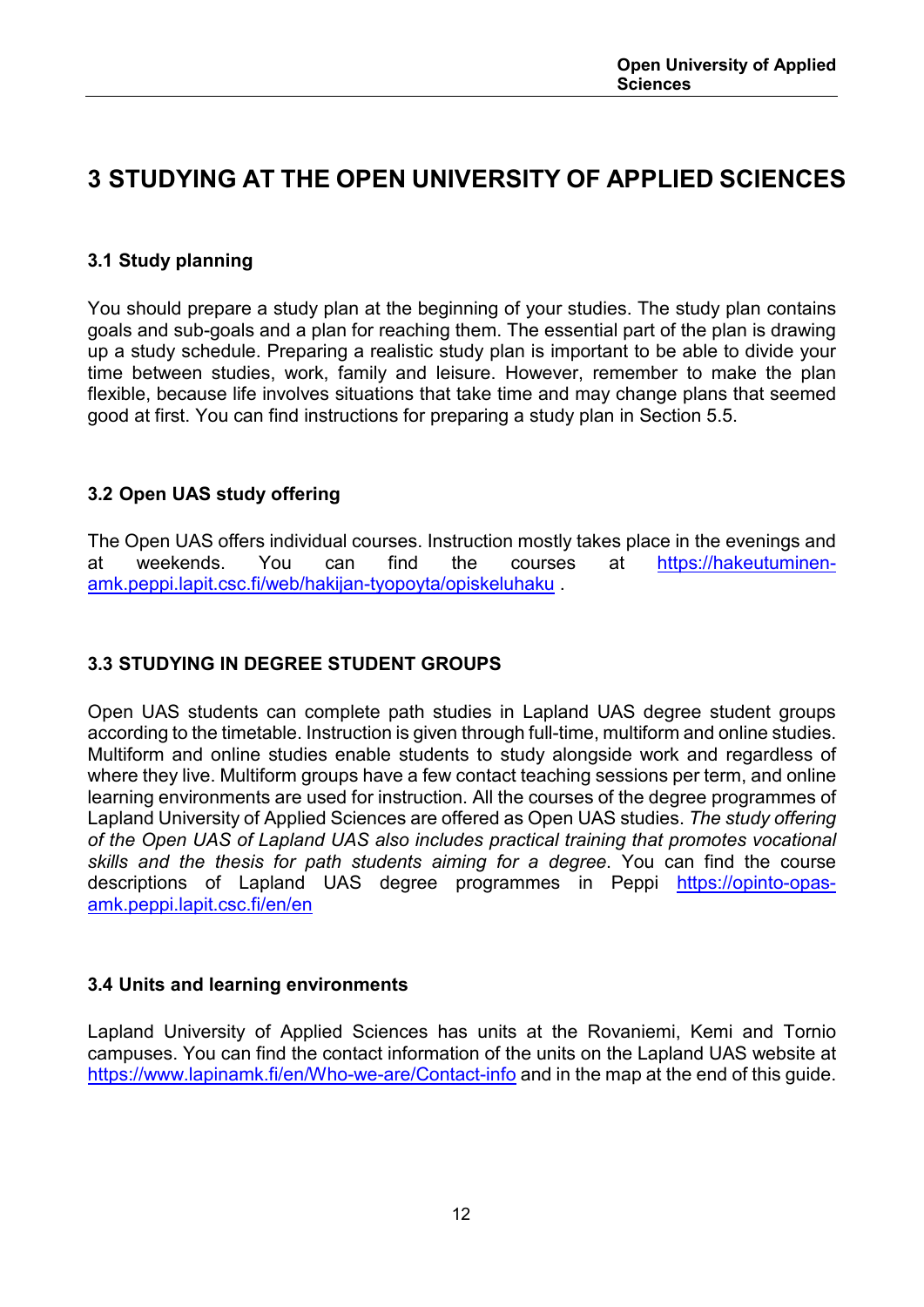Lapland UAS offers a wide range of remote and online education that is independent of location. The *Zoom remote teaching system and the Moodle learning environment are used for studies.* To use Moodle, you need an Internet-enabled computer, and you can log in with your login details (see Section 4.3) at [https://moodle.eoppimispalvelut.fi/.](https://moodle.eoppimispalvelut.fi/) To use the Zoom remote teaching system, you need an Internet-enabled computer and a headset.

For more information on Moodle, visit e-learning services at [https://eoppimispalvelut.fi/?lang=eng.](https://eoppimispalvelut.fi/?lang=eng)

There are on-call support persons who give guidance with using the learning environments and help with technical issues remotely throughout your studies. Their contact information can be found at [eoppimispalvelut@lapinamk.fi.](mailto:eoppimispalvelut@lapinamk.fi) Lessons provided through remote instruction are recorded and saved in the Moodle learning environment, where they can be viewed later.

#### <span id="page-12-0"></span>**3.5 Timetables**

Timetables are available on the Lapland UAS website [https://lukkarikone](https://lukkarikone-amk.peppi.lapit.csc.fi/#/schedule)[amk.peppi.lapit.csc.fi/#/schedule.](https://lukkarikone-amk.peppi.lapit.csc.fi/#/schedule) You will get your group ID with the admission letter. Those who study in a degree student group must follow the timetable themselves.

#### <span id="page-12-1"></span>**3.6 Exams**

Students are expected to sit the course exam, if one is held. In education leading to a degree, a student who has received a fail grade is entitled to resit two exams in a manner specified in the course/term implementation plan. Each registration for the exam is considered a used attempt to pass the exam.

If the student fails to gain a passing grade over the course of three (3) attempts, they must restart the course/term and may be required to adhere to revised requirements. It is possible to improve a passing grade once (1) by the end of the term following the end of the course in question.

You can register to resit exams through the Exam service: [https://sites.google.com/a/lapinamk.fi/exam/ohjeet-opiskelijalle/exam-for](https://sites.google.com/a/lapinamk.fi/exam/ohjeet-opiskelijalle/exam-for-students)[students](https://sites.google.com/a/lapinamk.fi/exam/ohjeet-opiskelijalle/exam-for-students)

Instructions for sitting exams: [https://sites.google.com/a/lapinamk.fi/exam/ohjeet](https://sites.google.com/a/lapinamk.fi/exam/ohjeet-opiskelijalle/exam-for-students)[opiskelijalle/exam-for-students](https://sites.google.com/a/lapinamk.fi/exam/ohjeet-opiskelijalle/exam-for-students)

#### <span id="page-12-2"></span>**3.7 Assessment of study attainments**

The study attainments of Open UAS students are registered in the Peppi student register. Students' learning and competence are assessed based on the assessment criteria specified in the curricula. Assessment criteria are specified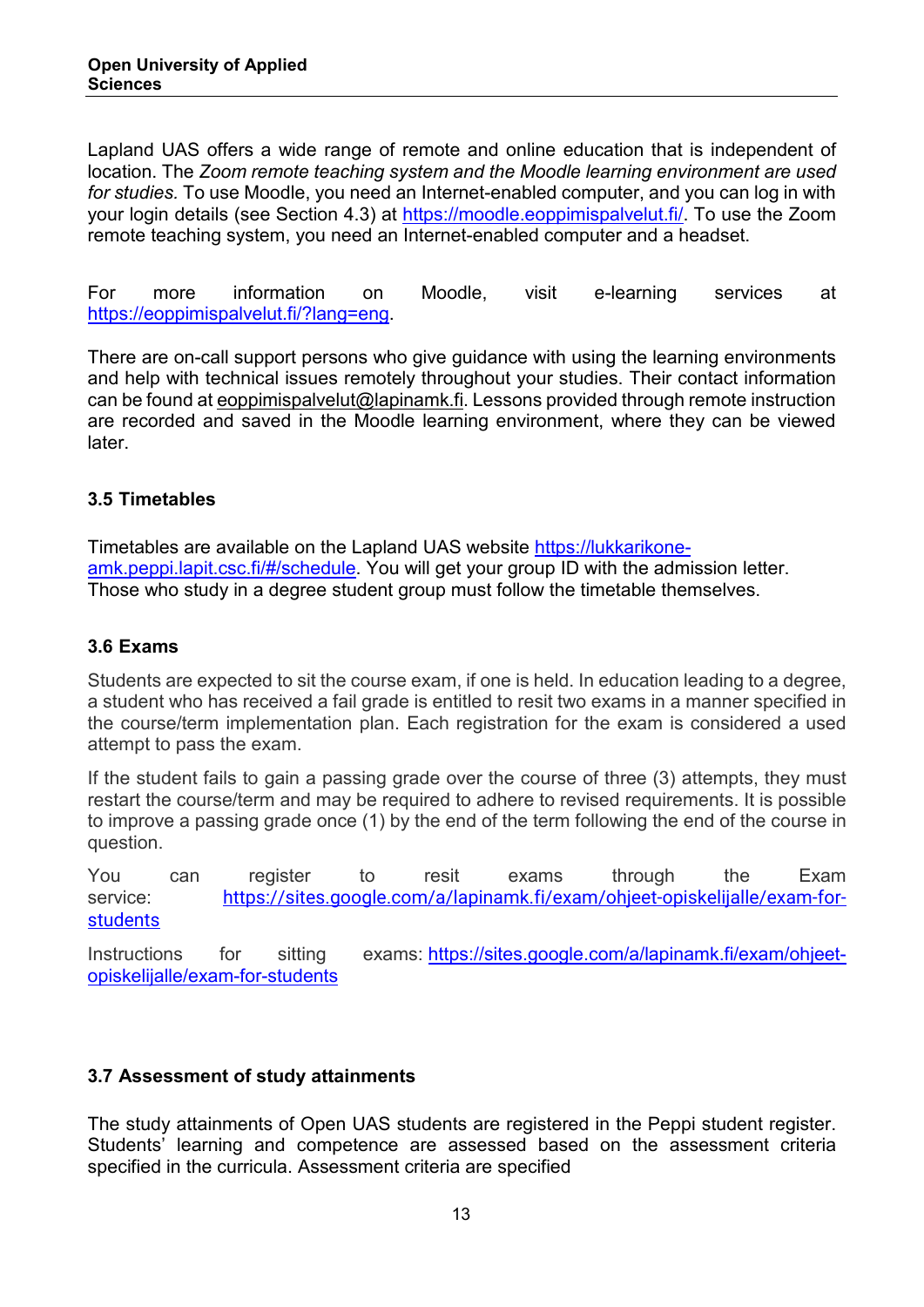in course implementation plans. Courses are assessed on the basis of the assessment criteria given in the course description on the scale Excellent (5), Good (3–4), Satisfactory (1–2), Fail (0), or in exceptional cases on the scale Pass (H) – Fail (0) within one month of the exam or the completion of another performance.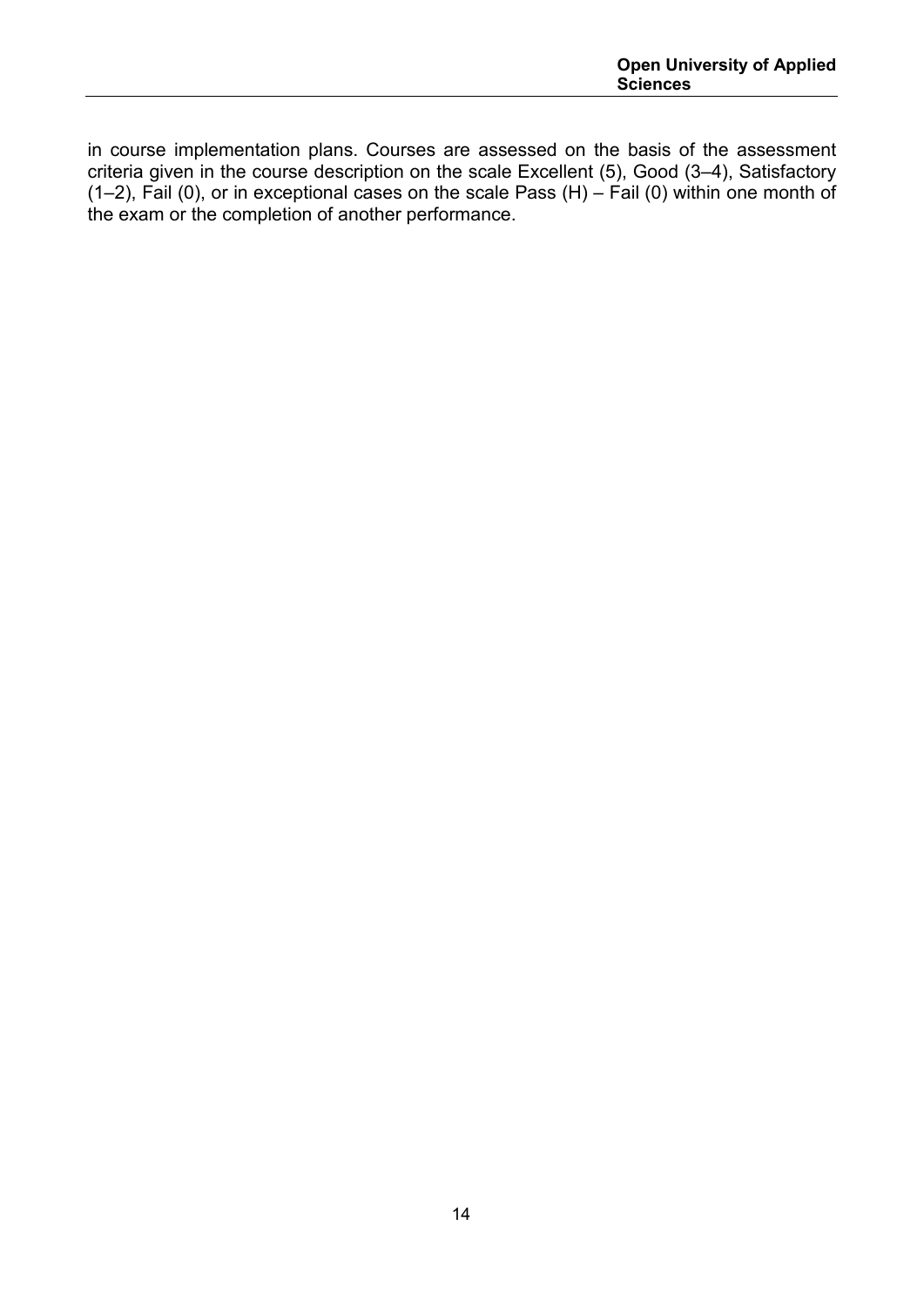### <span id="page-14-0"></span>**4 STUDENT SERVICES AT THE OPEN UNIVERSITY OF APPLIED SCIENCES**

The following student services are available to Open UAS students:

#### <span id="page-14-1"></span>**4.1 Counselling and guidance services**

- Advice and guidance for the practical arrangements for studying at the Open UAS, enrolment and the student register is provided by the student affairs officers [avoinamk@lapinamk.fi](mailto:avoinamk@lapinamk.fi) and from the Open UAS student quide.
- You can get guidance with study planning and study-related issues from [avoinamk@lapinamk.fi](mailto:avoinamk@lapinamk.fi) and at [www.lapinamk.fi/avoinamk.](http://www.lapinamk.fi/avoinamk) Guidance can be provided both face-to-face and online.
- If you have questions about study contents or degree programmes, you can contact the teachers, a teacher tutor or head of education.
- For more information on Moodle and the remote teaching system contact the elearning services [\(eoppimispalvelut@lapinamk.fi\)](mailto:eoppimispalvelut@lapinamk.fi).
- Lapland UAS student tutors give advice Open UAS students on campus practices and practical issues related to studies.

#### <span id="page-14-2"></span>**4.2 Library services**

The library of the Lapland University of Applied Sciences is part of the Lapland University Library [\(https://lib.luc.fi/fi\).](https://lib.luc.fi/fi).) The Lapland University Library has a joint library database (Juolukka), which contains the library material of Lapland UAS and the University of Lapland.

Library services are provided in libraries and learning centres and also online. There is a wide range of work and study facilities and equipment available for customers. The library provides expert services related to the materials along with information acquisition training. The library offers books and magazines in both printed and electronic form. Videos and CD-ROMs are also available, as well as access to key databases.

- You can get a library card at the library (be prepared to prove your identity).
- Lessons in information acquisition and use of information sources is organised as contact teaching and online teaching – ask the library.
- You can find library contact information, opening hours, services, rules of use and current news at<https://lib.luc.fi/fi>

There is also a copier for the use students at each campus.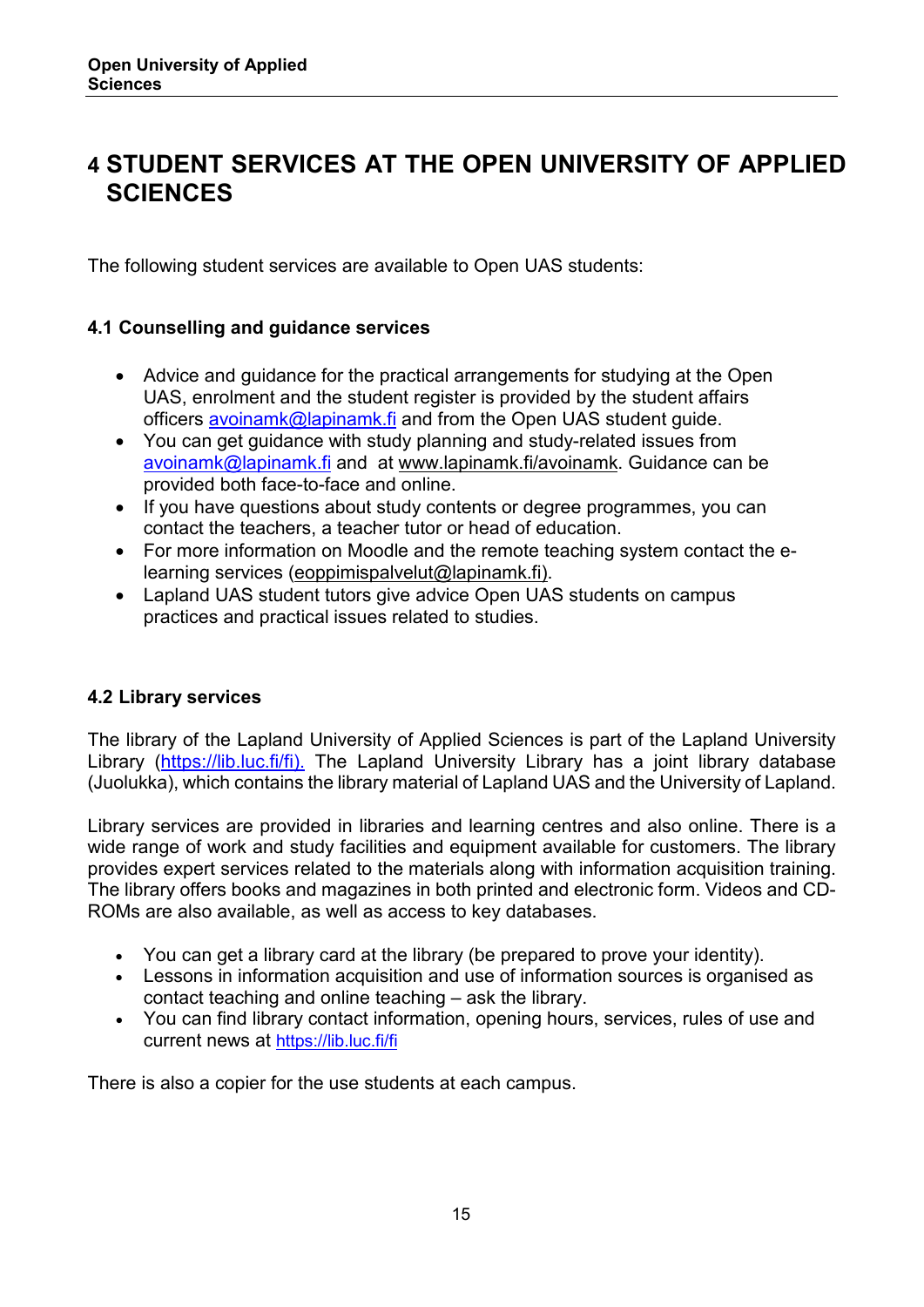#### <span id="page-15-0"></span>**4.3 IT services and login details**

The IT services website is at [http://itinfo.luc.fi](http://itinfo.luc.fi/)**.** IT services contact information: [servicedesk@luc.fi](mailto:servicedesk@luc.fi) and tel. +358 40 778 5800. There are public computers available at the campuses of the Lapland University of Applied Sciences. There are student computer available at Lapland University Libraries and at most municipal libraries.

All Open UAS students are given an *e-mail address, username and password*, which give access to the information network services. The email address is made up of the user's first name and last name. For example, The e-mail address of a student named Matti Meikäläinen i[s matti.meikalainen@edu.lapinamk.fi.](mailto:matti.meikalainen@edu.lapinamk.fi) If there are several people with the same name, numbers are used after the last name. The username is generated during registration, and its format is  $A +$  the student number.

You can activate the username remotely using either online banking credentials or the<br>Mobile Certificate at https://identitv.luc.fi. You can find the instructions at [https://identity.luc.fi.](https://identity.luc.fi/) You can find the instructions at [https://identity.luc.fi/pwreset/.](https://identity.luc.fi/pwreset/) You can find information about how to obtain the Mobile Certificate at [http://www.mobiilivarmenne.fi/.](http://www.mobiilivarmenne.fi/) If you do not have online banking credentials or the Mobile Certificate, you can obtain login details by calling the IT Service Desk on tel. +358 40 778 5800.

A username gives you access to all of the following services:

- E-mail: outlook.luc.fi (used for all study-related matters)
- Peppi:<https://opinto-opas-amk.peppi.lapit.csc.fi/en/en>
- Moodle:<https://moodle.eoppimispalvelut.fi/login/index.php>
- Library database remote access service:<https://lib.luc.fi/en>
- Wireless network and UAS workstations

*Before using your login details, you must familiarise yourself with the terms of usage for the information systems. By using your username, you agree to the terms of usage for the information systems.* You can find the terms of usage for the information systems and other information related to data security at *<https://identity.luc.fi/pwreset/>*

*Your username has been given a default password, which you must change before*  **using the username, during your first login at a campus workstation.** The password is valid for 100 days, and after the first use, you can change it online in *e-mail settings*. *If the password expires, all of the above services be locked, so please remember to change your password. The password expiration reminder will be sent to your e-mail. You*  must always log out of systems once done. If necessary, you can change your<br>password at https://identity.luc.fi. You can find the instructions at *password at [https://identity.luc.fi.](https://identity.luc.fi/) You can find the instructions at [https://identity.luc.fi/pwreset/.](https://identity.luc.fi/pwreset/) If you do have online banking credentials or the Mobile Certificate, contact IT services.*

The login details stop working *one year after* the start of studies if you paid the annual free, and *at the end of the course* if you paid the fee based on ECTS credits. *You must archive the information and documents you need from the e-mail and cloud services before the end of your right to study.*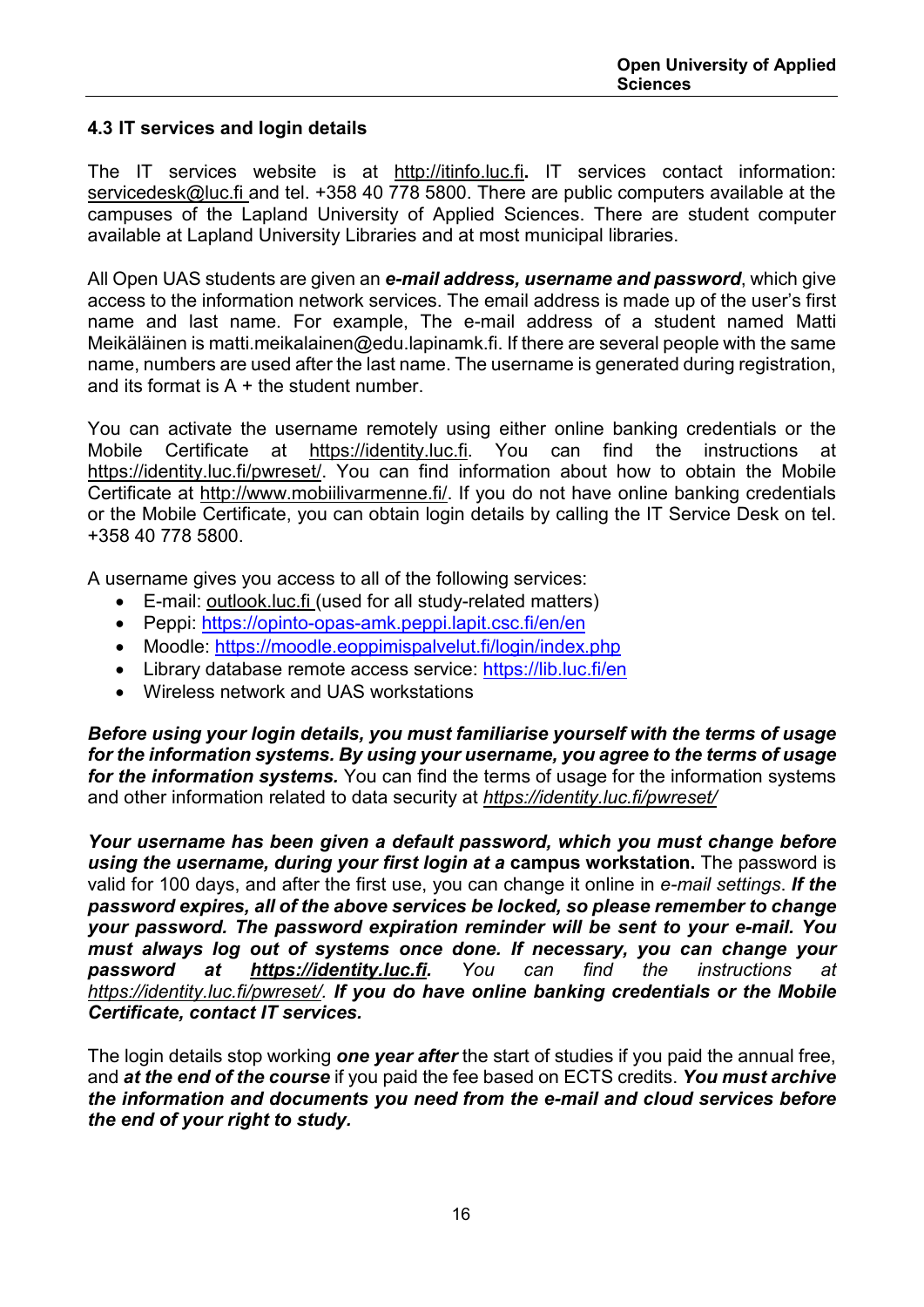#### <span id="page-16-0"></span>**4.4 Student register**

Your study attainments are recorded in the Peppi student register. The teacher will assess your performance within a month of the completion of the course (exam, essay, etc.), or for spring term studies no later than 20 June, for summer term studies no later than 15 September, and for autumn term studies no later than 20 December. You can use your login details to view your attainments in Peppi. If you need a transcript of records after the assessment, you can send a request to a student affairs officer of the Open UAS at avoinamk@lapinamk.fi. If you are a path student and need to complete several courses, please check that the assessments of all courses are marked in the register before ordering a transcript of records. *The transcript of records is an official certificate of studies.*

#### <span id="page-16-1"></span>**4.5 Student feedback**

We collect feedback on both studies and student services to improve our operations. At the end of your studies, we will send a feedback request to your e-mail with a link to an electronic feedback questionnaire. We send feedback requests to path students twice a year.

#### <span id="page-16-2"></span>**4.6 Financing for studies and student benefits**

*Open UAS studies are not degree-oriented, and therefore Open UAS studies do not entitle you to student financial aid or other student benefits, such as student discounts. However, at Lapland UAS, Open UAS students can eat at Lapland UAS campus restaurants for the adult student price by showing their student certificate, or get a sports pass (more information:<https://blogi.eoppimispalvelut.fi/universitysports/>*

Generally, Open UAS students pay for their studies themselves. If the goal of the studies is development of professional skills, you should negotiate with your employer about the costs and the possibility of completing studies during working hours. Adult education allowance is one possibility of funding studies. For more information on the amount and criteria of the adult education allowance, visit [www.työllisyysrahasto.fi.](http://www.ty%C3%B6llisyysrahasto.fi/)

Unemployed persons must find out how studies will affect unemployment benefits from TE Services in advance. For more information on studying while unemployed, visit the TE Services website [https://www.te](https://www.te-palvelut.fi/te/fi/tyonhakijalle/ammatinvalinta_koulutus/index.html)[palvelut.fi/te/fi/tyonhakijalle/ammatinvalinta\\_koulutus/index.html](https://www.te-palvelut.fi/te/fi/tyonhakijalle/ammatinvalinta_koulutus/index.html)

#### <span id="page-16-3"></span>**4.7 Insurance**

During both theoretical studies and practical training that promotes vocational skills, Open UAS students are covered by student insurance, just like Lapland UAS degree students.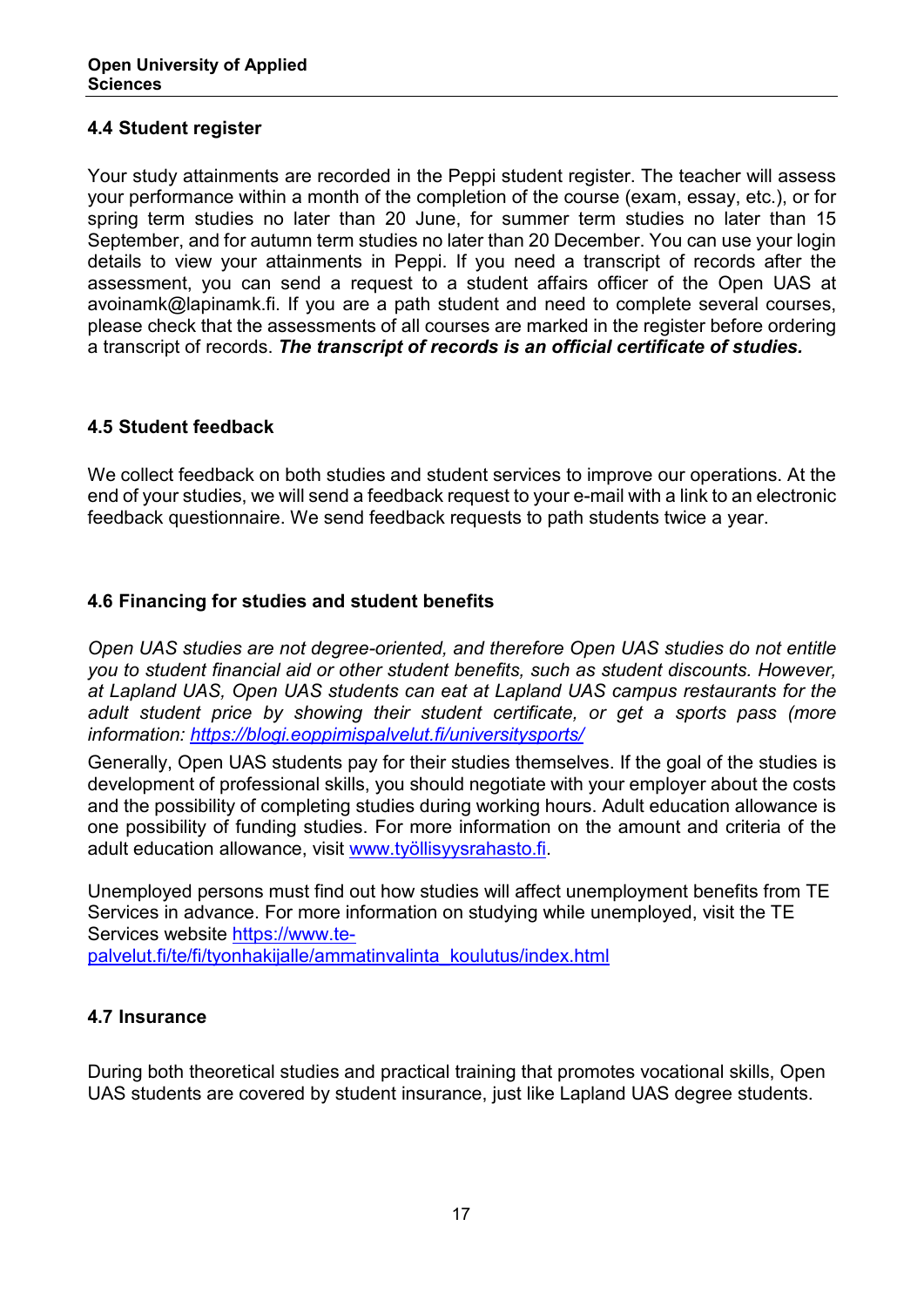# **PART II STUDYING AT A UNIVERSITY**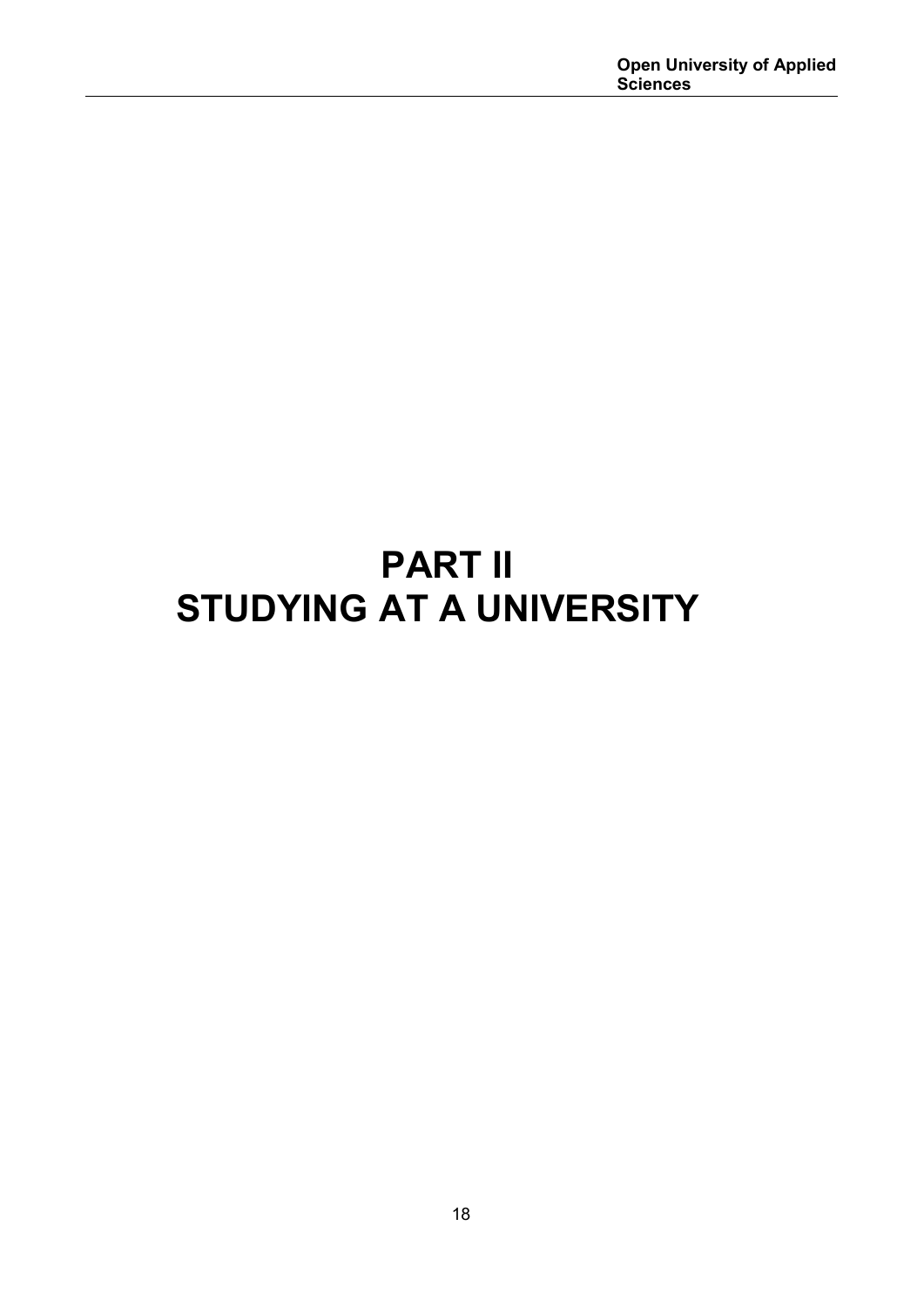### <span id="page-18-0"></span>**5 UNIVERSITY STUDIES**

#### <span id="page-18-1"></span>**5.1 A few words about learning**

Learning is active interaction with the environment, an individual's goal-oriented and informed activity. Learning is not a passive transfer of knowledge to memory. Instead, the aim of studying and learning is to form your own impression and constantly create new knowledge. Learning is a change in knowledge, skills and attitudes. People can learn anywhere and from anything. (Tynjälä 2002, 9, 38.) Adult students have extensive opportunities for self-improvement. By believing in their own abilities, they will be successful in their studies. (Partanen 2011, 192, 196.)

The joy of learning increases the preconditions for learning. Positive emotions promote learning and can help improve the quality of learning. Awareness and broad-mindedness increase due to the influence of positive emotions. Positive emotions also improve problemsolving skills and logical reasoning. (Rantala 2006, 35, 37.)

Before starting studies, it is good to stop and evaluate your own learning skills. Learning skills improve gradually throughout the course of study, but basic skills should be trained right from the start of studies. Learning and understanding new skills and activation of prior knowledge are influenced by the student's learning skills and style. Learning skills are the technical skills of a student, such as note-taking, reading and writing techniques. Learning styles can be defined by the sense through which information is received. The most common learning styles are auditory, visual, kinaesthetic and tactile.

Auditory learning style means learning based on listening, visual learning is based on learning by seeing, kinaesthetic learning is based on movement and action, and tactile learning means learning through touching/hands-on learning. You can find more information about different learning styles in, for example, "Osaajana opintiellä" by Otala (2001) and "Minä osaan" by Aulanko (2000) (in Finnish).

The learning style of an individual includes factors/attributes from several of the above learning styles, but some areas are more emphasised than others. It is also worth remembering that an effective learning style varies according to the content being studied and the goals. In general, the goal is to understand the topics dealt with on the course, but sometimes the aim may be to learn the material by heart (e.g. foreign words).

Everyone has their own style of receiving and processing information. There is no one right way to study. People use their senses in different ways to think, remember and process information. You should consider your own learning style. Awareness of your own ways of learning increases self-awareness and helps understand why one study method is more appropriate for you than another.

In addition to an effective learning style and learning skills, studying and learning require effort,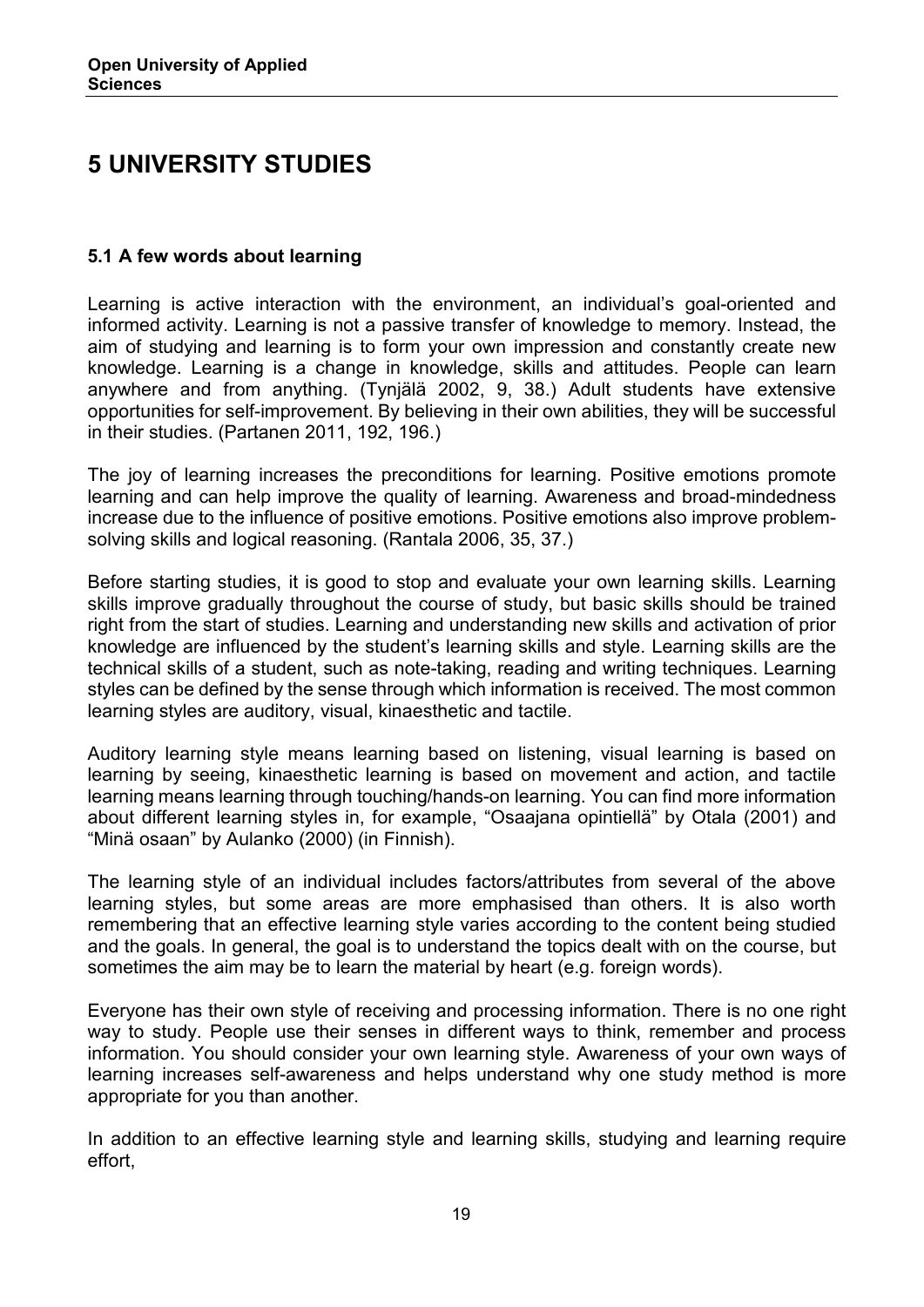motivation, a study plan and a suitable study environment. Studying is a process in which the student determines his or her learning needs and goals, seeks information, selects and applies learning strategies and evaluates the results of the studies. It is important to commit to the learning process and take responsibility for learning.

#### <span id="page-19-0"></span>**5.2 What do the studies require from you?**

#### **Effort**

Studying requires time, profound and full effort, perseverance and interest in the subject of study. While studying alongside work is often more demanding than full-time studies, careful individual study planning and the associated scheduling helps ensure that the workload is evenly distributed over the study period. A determined approach is helpful and also helps achieve the desired goal. Without effort, the studies will not progress. (Otala 1999, 65–55.)

#### **Personal resources**

Learning is influenced by personality, situation in life, social relations and health. These can be worked on and rebuilt if they contain features that cause problems. This requires determination and time. When your lifestyle is such that you can study intensively but also rest and relax, the studies start to run smoothly.

#### **Motivation**

Motivation determines the direction of human activity. However, motivation should not be expected to come like inspiration – people are also able to motivate themselves. When considering the goals set, the sources of motivation must also be considered. All individuals have their own motives, also for studies. What do you find rewarding? Do you find joy in learning new things? What are the factors that help you to learn? (Tynjälä 2002, 99–100.) A strong academic self-efficacy expresses the student's expectations and belief in achieving the goals they set for their studies and ability to complete their studies. The construction of self-efficacy is influenced by students' previous school experiences, their opinion themselves as learners and students, view of the adequacy of knowledge capacity, the use of significant others as social models, recognition and appreciation of their studies from loved ones, colleagues and fellow students (Partanen 2011, 197–203).

#### **Study schedule**

Studies require a study schedule. A good plan helps prepare for studies, achieve the goal and prevent stress. A good plan is drawn up with a great deal of thought. Planning in advance is important because it helps you to follow your own learning path. (Paane-Tiainen 2000, 54–55.)

#### **Study environment**

Study environment refers to a personal space where learning comes naturally. The study environment is not only a physical space, but also a mental state. Some people want to study in the presence of other people or for example while the radio plays, while others enjoy absolute silence when they study. For example, university libraries offer silent working spaces. (Lindblom-Ylänne, Lonka & Slotte 2001, 88.) For some, it is natural to learn at night, while for others the morning is the best time to learn (Otala 1999, 53). Everyone has their own way and rhythm of learning.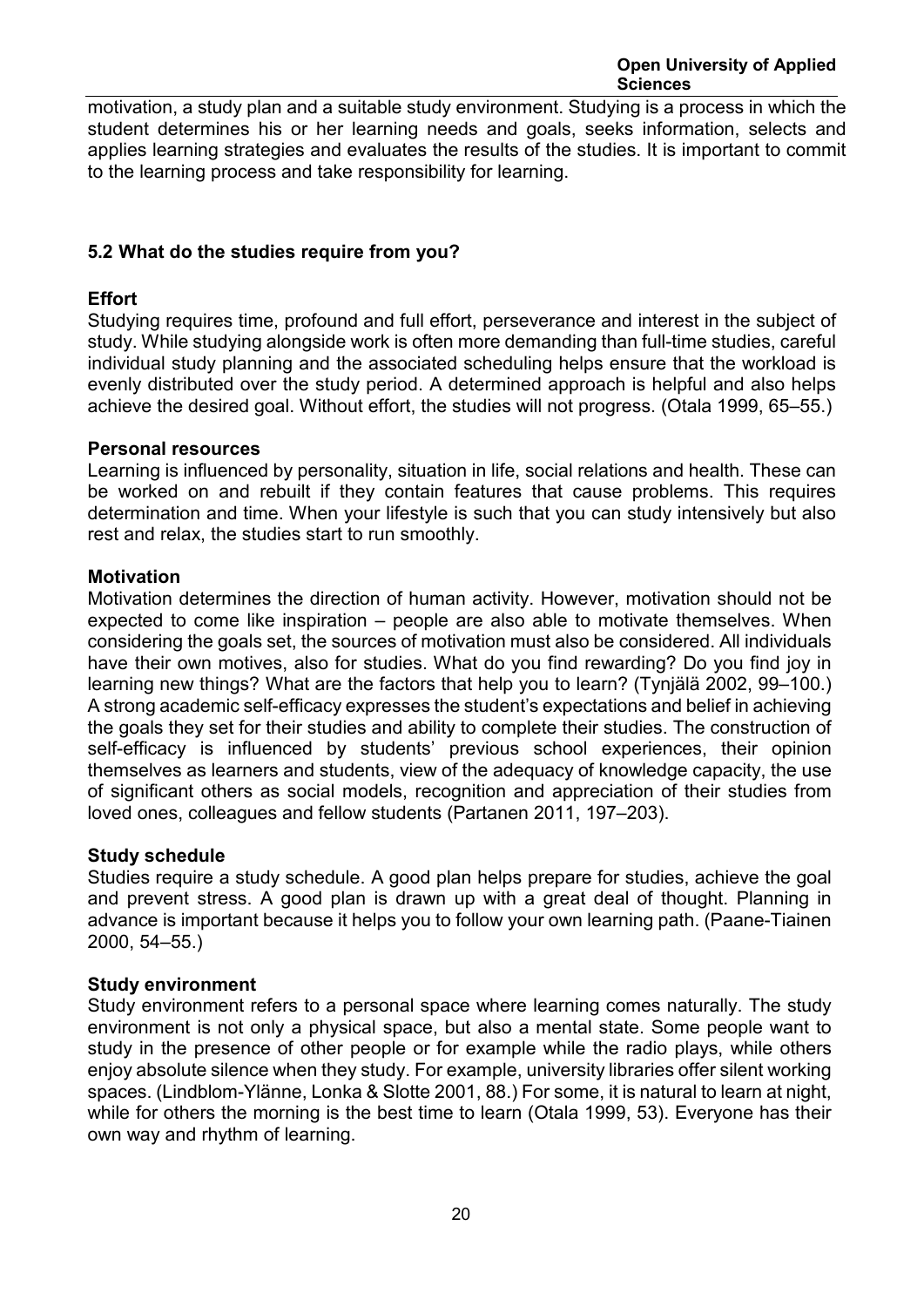#### **Study skills**

Open university studies do not require any prior education or qualifications of the students. However, the studies require perseverance and independence. Native language skills are central to the studies, which involve reading, writing, listening and discussion. You should remember that reading and writing technique improves through practice. University studies also require the development of a scientific mindset, and it is normal to start reading literature in foreign languages at the beginning of studies. Read more about learning skills at<http://www.opiskelutaidot.fi/>

#### **Reflection**

Reflection is critical assessment of your own activities (Saarenheimo 2001, 4). Understanding theory and practice is a prerequisite for deep learning. Reflective processes strive for this conscious understanding. Reflection enables us to make our own learning image visible so that we can assess and correct it. (Saarenheimo 2001, 31.) Students use reflection, or critical examination of their own learning, for example when keeping a learning diary (Ansela, Haapaniemi & Pirttimäki 2005, 33).

#### <span id="page-20-0"></span>**5.3 Self-direction in studies**

Studies at the Open UAS require skills in self-directed learning. Self-directed learning is a process in which students independently define learning outcomes, formulate goals and evaluate their own learning outcomes. It is important to learn how to apply and see the significance of theoretical knowledge in work and life. It is also essential to learn to use previous experiences, knowledge and skills to learn new things. Self-directed students know themselves as learners and can thus direct their studies themselves. Developing learning skills will also develop self-direction. (Koro 1994, 24.)

Self-direction can be practised. We can become more proactive, responsible and systematic. An adult is well placed to take on a self-directed learning style, as an adult has a life experience, knowledge and skills and is able to learn. Your first task toward selfdirection is to draw up a study plan.

#### <span id="page-20-1"></span>**5.4 Accessible studying**

Accessible studying requires the creation of a physical, mental and social learning environment where everyone can study on an equal basis with others, regardless of their characteristics. The learning environment takes into account the individual need for support of the student in regard to learning difficulties, disability or language and cultural background.

Accessibility in higher education means that learning is supported by appropriate services. The aim is to ensure that everyone can operate smoothly in the academic community. Guidance and counselling are given for preparing the student's individual study path,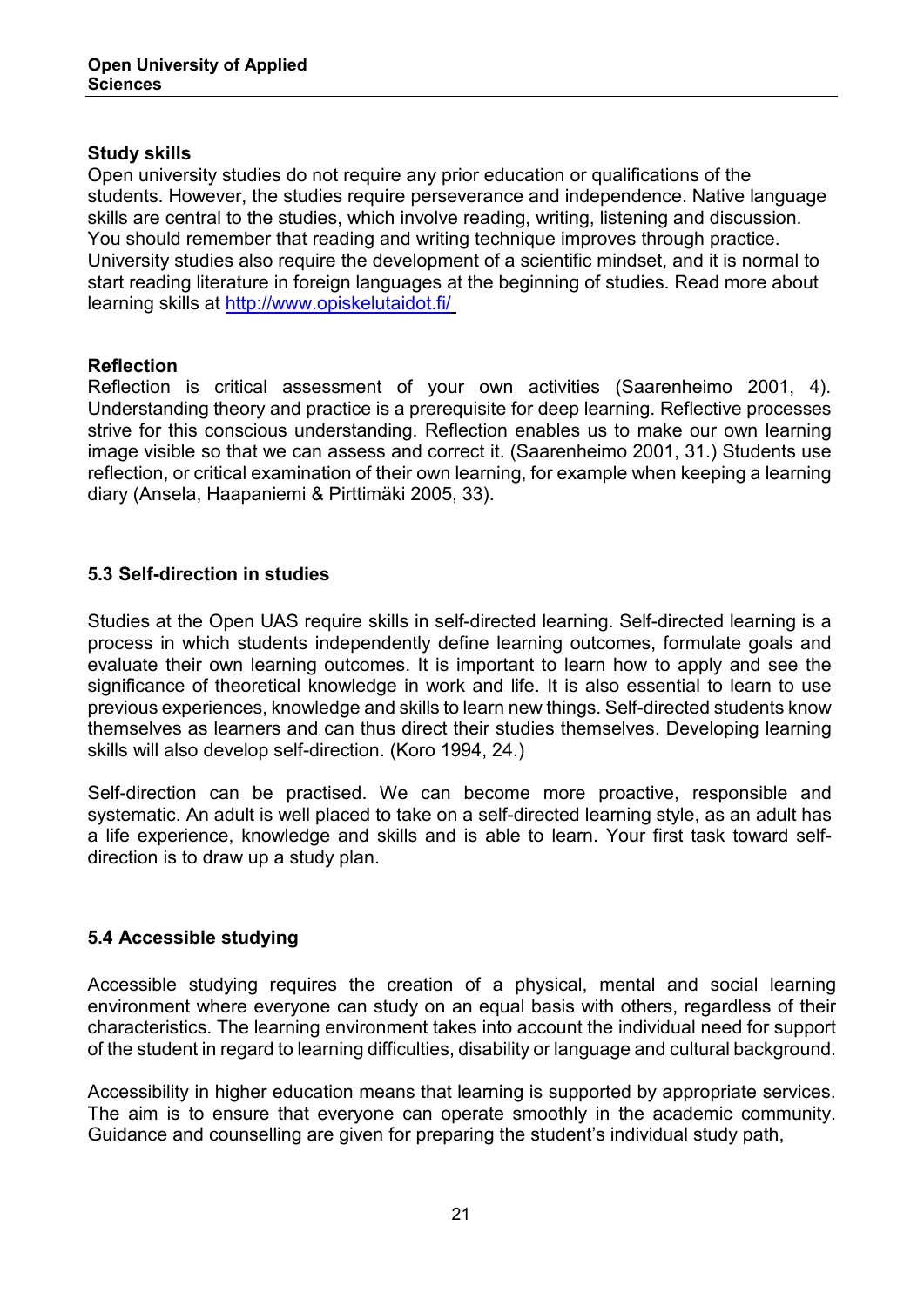and the smoothness of studies is ensured as necessary by appropriate arrangements. If necessary, it is possible to request, for example, additional lighting, extra time for exams or teaching materials in the necessary form. (Finnish National Agency for Education 2010, 9.)

#### <span id="page-21-0"></span>**5.5 Study planning**

The first task at the beginning of studies is to draw up an individual study plan. Study planning is particularly important for an adult studying alongside work and family. A good plan will help prepare for studies and achieve goals.

The plan is based on your study goals. Are you studying to develop your professional skills, do you want to become a degree student, or are you studying to improve your general knowledge? Setting goals is important for assessing progress and success of studies. You should make them realistic, taking into account your own life situation and time use. This way, you can achieve goals and experience successes. (Ansela et al. 2005, 66–67.)

Your planning should take into account your life situation and personal starting points. It is good to have a flexible study plan. You cannot study every evening, but a longer effort, for example at a weekend, may be effective. You should also be prepared to have to adjust the schedule. It would be good to focus as effectively as possible during the times when you study. (Ibid., 2005, 66.)

The study plan can be divided into periods of different duration. At its most comprehensive, the plan can cover an entire lifetime. A plan for one semester or year can contain a detailed schedule. Good planning starts with lecture dates and times, exam days and the submission dates for written assignments. (Ibid., 2005, 36–37.) University studies are stated as ECTS credits, where one credit corresponds to a work input of approximately 27 hours. The amount of work done by degree students during one academic year is approximately 1,600 hours, which corresponds to 60 credits.

You can assess the need for a weekly and daily learning plan yourself. A study plan can follow a specific regular rhythm. Even a single learning situation can be planned. This helps improve your own work and makes better use of it.

It is important to evaluate your own studying and learning. Do not get disheartened by setbacks – looking at the reasons for learning often also provides a solution. When problems occur, you can contact the Open UAS staff (see Chapter 9 Contact information) to solve problems together. You should review your study plan and amend it as necessary. The study plan will continue to be a useful tool. You should reward yourself once you have achieved your goals. (Ibid., 2005, 71.)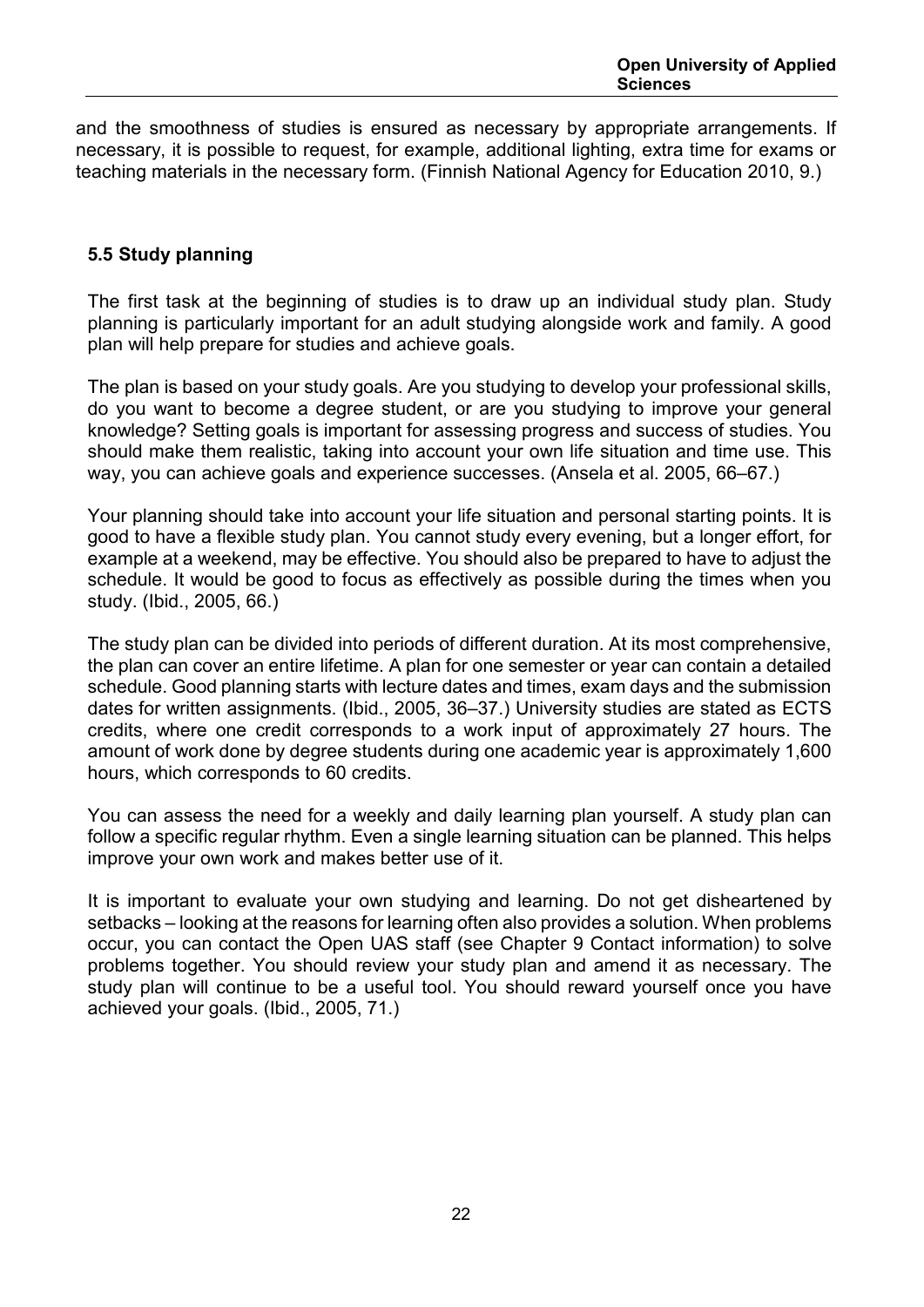### <span id="page-22-0"></span>**6 FORMS AND METHODS OF STUDY**

University studies are organised both in the form of contact teaching and as multiform and online instruction using information networks. All forms of study include independent study, the amount varying according to the content of the study period and the form of study.

*Contact teaching* refers, for example, to lectures, group work, tutorials, exercises and seminars in which the teacher/instructor is present. Contact teaching can be arranged either at the educational institute or online. *Independent study* means independent acquisition or production of information by the student, such as reading, writing a learning journal, doing active assignments, practicing and reporting assignments or writing essays. *Multiform studies* means flexible studies based on a wide range of learning methods and teaching solutions. Multiform studies consist of short-term contact teaching periods, e-supported studies and independent studies.

*Online learning* is a popular form of studying that refers to learning, instruction, information acquisition, application and understanding through ICT. It allows students to study at the most convenient time, at the appropriate pace and in the most suitable place, so studying alongside work and outside campus areas is also possible. Courses can be fully or partially conducted online and are supported by guidance. Online studies can be completed flexibly from your home town via Internet connection. This way, courses are used to study the materials, search for information online, talk in a discussion forum and work on learning assignments. The studies do not require special IT skills – basic computer and Internet skills are sufficient. At the start of studies, students receive training on the use of the necessary tools. Support for the use of tools is available throughout studies from support persons for remote and e-learning (eOppimispalvelut). The active and self-directed role is emphasised in multiform studies and e-learning. Online interaction has many special characteristics to consider when compared to face-to-face interaction but, at its best, e-learning can expand and enrich the learning experience.

You can find eVINKIT tips, the on-call support person and the classroom for online lectures at [http://eoppimispalvelut.fi/.](http://eoppimispalvelut.fi/) The page also contains instructions for Zoom, Moodle, Blog and Wiki.

#### **Below is a more detailed description of the learning methods used in higher education:**

#### **Lecture**

The lecture is a basic form of instruction in higher education where you learn the basics of the course and the most up-to-date information on the subject. Participation is important because the information in the lectures may not always be found in the books, and sometimes the student has to prepare a lecture diary/essay on the subject or sit a lecture exam. In some cases, you can also sit an exam on the literature of the course in connection with the lecture exam. Providing lectures enables students to learn in a way that requires participation in discussions, taking notes, and helping to understand and refresh their own ideas. Lectures can sometimes also be in foreign languages.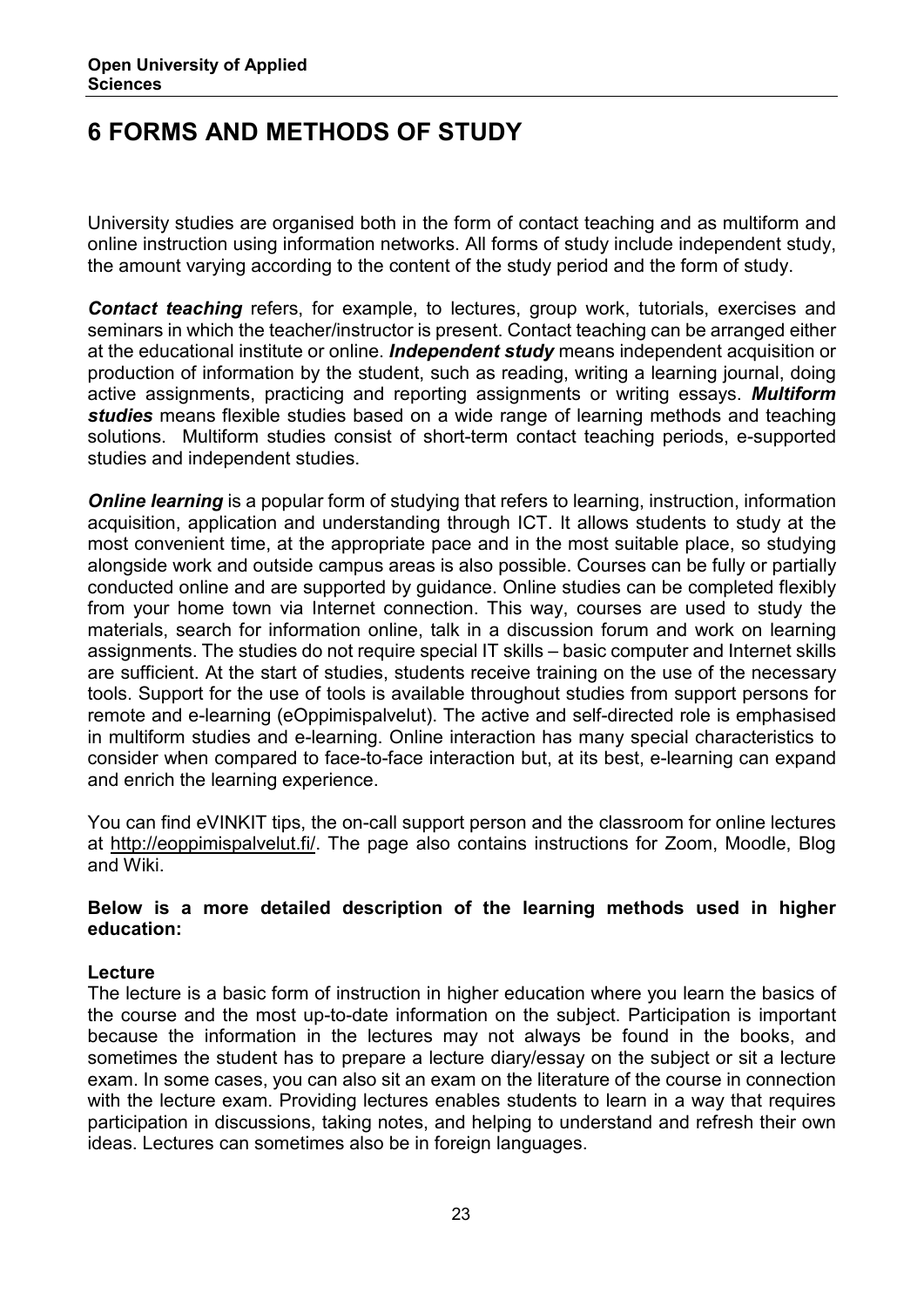#### **Lecture diary**

A lecture diary is based on notes made on lectures but is not a summary of lectures. It describes your own learning on lectures related to a given course and reflects thoughts, experiences, observations and emotions related to the lessons learned. Comments can be critical, complementary, approving, reflective or interpretive.

#### **Practical exercises and laboratory assignments**

Practical exercises and laboratory assignments are used to study the issues discussed on lectures in practice. Participation in practical exercises and laboratory assignments is a performance requirement for most studies. The group size is limited, so the teacher can focus on more personalised guidance and there are enough of the necessary tools for everyone.

#### **Seminars**

Seminars are for training in research and scientific discourse with the help of a teacher. Normally, seminars are used to prepare a paper or other written work on a subject matter, either individually or in pairs. When the work is completed, it is presented to the other participants in the seminar for discussion. In general, the seminars give each person in turn the task of acting as an opponent for someone else's paper/written work, i.e. of making constructive criticisms of the work. The purpose of the method is to teach students critical thinking, scientific research and academic debate. At the same time, they practice searching for and using source literature, writing scientific text and related practices. Seminars in higher education are often linked to the thesis process, but they can also take place in the early stages of the studies, in which case the papers are shorter.

#### **Exams**

In universities, exams are one form of instruction. The exam may be a written exam, a group exam or an online exam. The books in the exam can be found in the implementation/course description. *A written exam* is usually carried out at the campus. In a written exam, when students write their answer, they revise, recall, edit and weigh themes and information they have read, and put it in writing. *A group exam* produces an answer for an assignment through joint discussion. *An online exam* can be performed, for example, at home at a certain time or in a specific room at the campus (e.g., an 'exam aquarium'). The exam space of an online exam opens at the start time of the exam. The exam answer is typed out using word processing software and transferred to the environment used in the online exam. It is often possible to perform exams as transfer exams, i.e. in another locality. You can ask the Open UAS staff about transfer exams.

#### **Essay**

An essay is a short, general and reflective written assignment that combines the requirements of the title, references to source works and the student's own thoughts. An essay deals with the subject from a certain perspective based on source material and presents the student's own views and arguments in a personal style. In support of their own arguments and conclusions, information collected from different sources should be provided and sources clearly indicated in the text. The length of an essay varies depending on the size of the study unit being completed and the amount of source literature. For instructions on how to write an essay, see Section 7.3.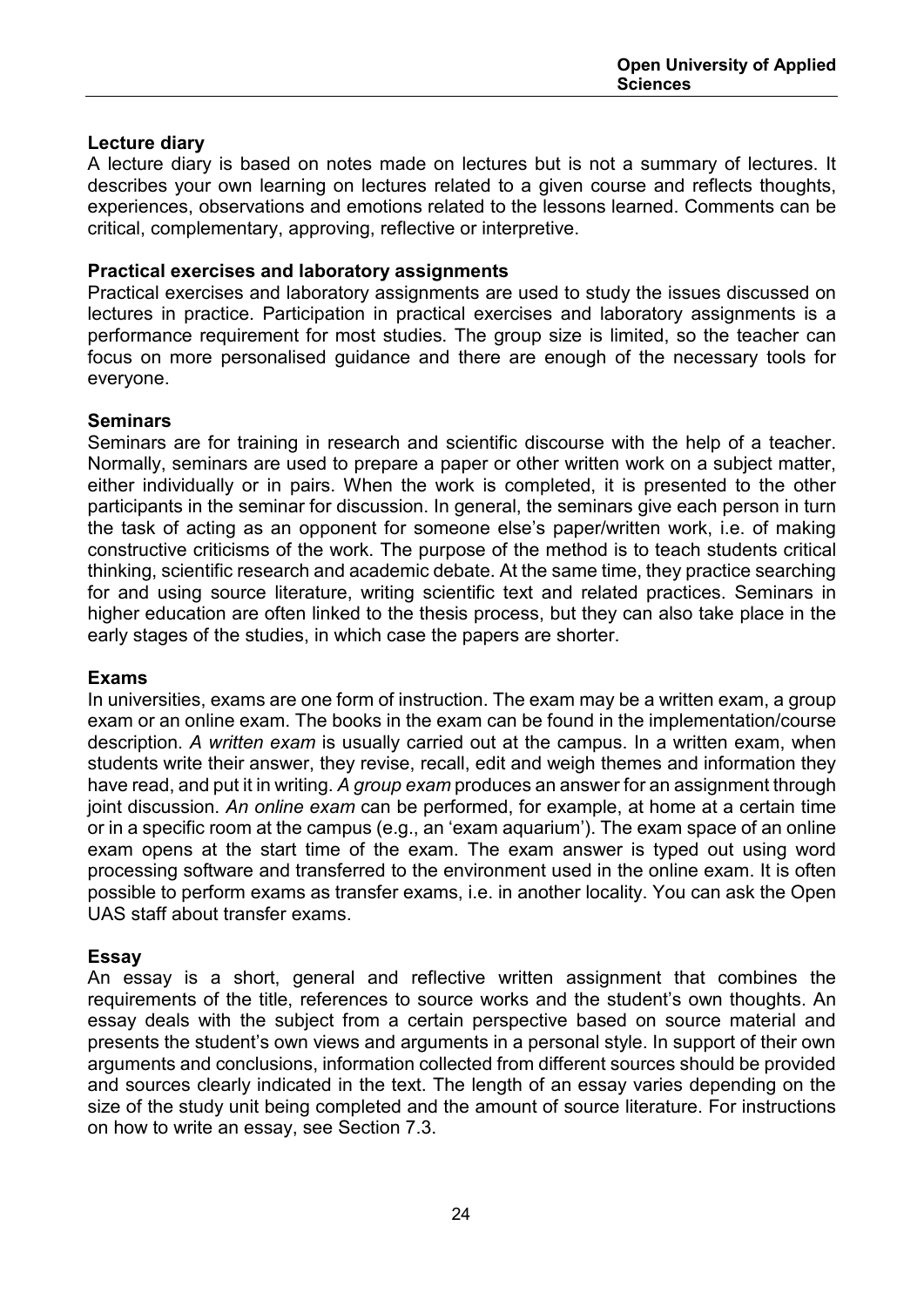#### **Summary**

A summary means a brief synopsis or overview presenting the main points of what has been heard or read. A summary is a fairly direct outline or overview, not usually containing the student's own thoughts or assessments. The length of a summary varies depending on the text being summarised. As a rule, a summary should be about one third of the length of the original text.

#### **Learning journal**

A learning journal describes student's own learning and reflects on thoughts, experiences, observations and emotions related to the lessons learned. The aim of a learning journal is for students to master, structure and interpret their own learning processes. A learning journal is a tool for learning, developing self-esteem and supporting self-guidance.

#### **Portfolio**

Portfolio means the student's own 'stock portfolio', or a collection where the student compiles outputs from the studies/course for a specific purpose. A portfolio allows students to describe their development and achievements, develop their own personality and professional skills, and to think and learn. A portfolio also serves as a tool to look at past events and open windows for the future.

#### **Group work**

Studies also often involve group work, such as reading circles and problem-based learning. At its best, the group members support and help each other. Being part of a group also motivates, because it gives the opportunity to meet others interested in the same subject. For the group to work, it is essential that everyone brings their own learning and experience to the table. This way, responsibility is also divided. (Paane-Tiainen 2000, 29).

The active participation of each member of the group is important in order to make group work a deeper and more comprehensive learning event. Personal participation can affect the group's activities and the climate in which it operates. It is worth focusing carefully on the preparation and presentation of your own work and the comments made by others. (Lindblom-Ylänne et al. 2001, 112).

#### **Problem-based learning (PBL)**

Problem-based learning (PBL) is a method of learning in which the learner is active. Rather than working alone, problems are solved in small groups. Learning is based on work-related problems rather than on content. Usually, the problem is a case study that is as close as possible to a situation encountered in real-life work. The knowledge studied in this way can be applied in practice, and the students' general working-life skills also improve. A tutor teacher guides treatment of the problem in group sessions, or tutorials, but does not provide ready-made answers to the problem. (Poikela & Poikela 2005, 28, 36, 44.)

The role of teaching is to guide the processing of contents in such a way that the learner is able to combine the necessary knowledge of theory and practice in learning processes. The result of this combination is experience-based information that is more permanent than memory information removed from practice. The learning that starts during the studies continues later in working life. (Poikela & Poikela 2005, 31–32.) Problem-based learning is closely linked to the practice of tutorial work (see the section on group work).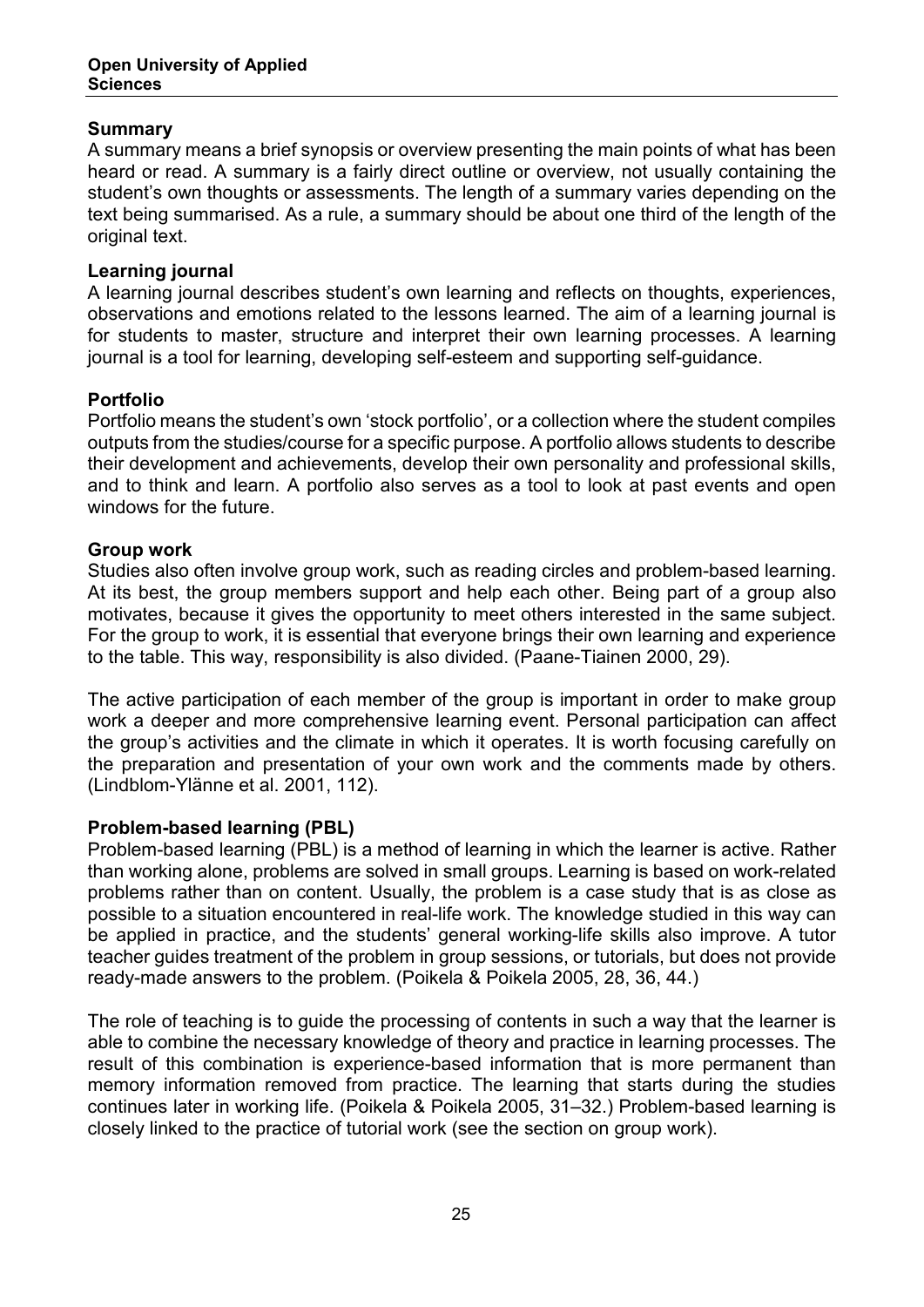### <span id="page-25-0"></span>**7 STUDY TECHNIQUES**

#### <span id="page-25-1"></span>**7.1 Following lectures**

The aim of lectures is to explain the basics to the student. Lectures are often used to provide up-to-date information on the subject being studied. This information is often not available in printed form. Good scientific activity involves participating in the offered instruction, because the instruction is arranged for the student to learn. Learning through lectures requires active participation; at the same time, the student must take account of the arguments and new issues raised by the speaker, adapt them to a form that is convenient for the student, and participate in discussion. Taking notes at the same time is important. While the issues raised by the lecturer are being considered, they are linked to the things already learned. You may find it difficult to listen and write at the same time at first, but it is a skill quickly learned. (Lindblom-Ylänne et al. 2001, 18–19.)

It is important to make effective notes about lectures and to use them in studies. In order to be used as memory aids, notes should cover the key issues of the lectures clearly and in a structured way. Do not write lectures down literally, but rather pick up the main themes and core points of the lecture. Writing down the main things helps you form an overall picture. The headings and classifications presented by the lecturer can help structure the whole; they can serve as hints for the main issues and connections The lecturer can share a lecture outline, where students can add additional comments, as needed. It is worth writing down ideas that emerge from lectures. (Hakala 2008, 116–117; Lindblom-Ylänne et al. 2001, 18– 19.)

The mind map method can be used to make lecture notes, sketch out an essay, or make notes while reading for an exam. A mind map is a concept map that can be created from, for example, a lecture or book, or when sketching out an exam answer. In the middle of the page, write (or draw) a title or subject. As the lecture progresses, draw lines around the title where you can write keywords and concepts of the topic. Write one concept per line. Behind every concept, write new, relevant issues related to it. This creates a pattern/map that contains the key elements of the lecture topic. (Lindblom-Ylänne et al. 2001, 24; Buzan 2000, 121–122.)

Lecture notes should be reviewed after the lecture, and any missing or unclear points completed. Discussions with other students are also useful for learning. The notes of the previous lecture should be reviewed before the next lecture. You can also prepare for lectures in advance by exploring the literature. This makes it easier to get into the subject area and to take in and understand the subject. However, advance preparations are not necessary to follow the lectures (Buzan 2000, 124).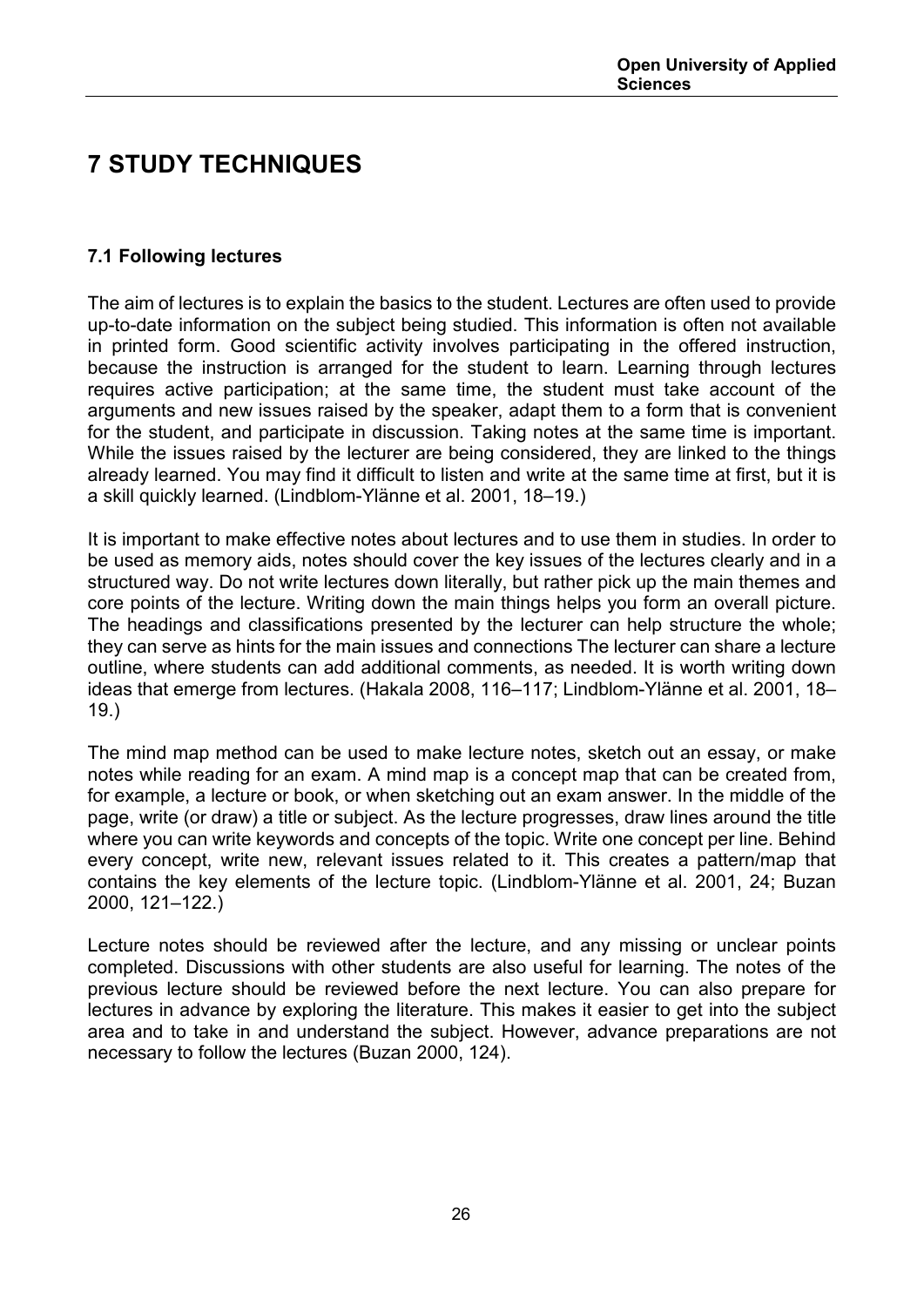#### <span id="page-26-0"></span>**7.2 Reading literature**

Reading literature is a key way of working in higher education. The art of reading is not just about reading speed, instead referring to wider, quantitative and qualitative efficiency of reading. What matters is that you understand what you read. At first, the scope and difficulty of the text being read may create difficulties. Scientific text is logically reasoned, objective and often impersonal. (Lindblom-Ylänne et al. 2001, 51, 53.)

The reader's vocabulary and information structure influence reading. As studies progress, students become practised at learning large entities, because reading becomes quicker as they master the vocabulary of the field and the concepts become familiar and comprehensible. At the same time, students get practice in reading in a foreign language.

Concentration is important in reading. You can practice concentration and influence it, for example with the selection of the learning environment. Taking breaks in your reading, helps you can focus more. Making your own notes and, for example, underlining the main points, helps give more attention to the key elements of the text. Taking notes (e.g., a mind map) also helps you memorise things and reduces the time spent on revision. (Paane-Tiainen 2000, 64–65, 67.)

The best way for you to absorb text is found through experimentation and training. The following instructions are intended to overcome initial difficulties: First, glance through the text to get an overall picture. Pay special attention to the table of contents, headings and text structure. At the beginning or end of each chapter, an abstract or summary may be provided, summarising the main points of the chapter. Bold or italic text as well as tables and diagrams also help to create and understand an overview.

The purpose of careful reading is to understand and take in the text. It is worth trying to put things in the overall picture that you already have of the subject. For memory aids and for any written assignments, underlines and notes are useful. You can create your own interpretation of a text that will connect the new information to previous information and experiences. You should also be prepared to change earlier perceptions. You can look for patterns in the text and assess whether it contains contradictions or whether you agree with the author. You can weigh possibilities for applications and solutions to the problems presented in your mind. (Lindblom-Ylänne et al. 2001, 52.)

When reading for an exam, it is worth remembering that you should not read all of the material at once, because a person cannot take in too much information at once. Splitting the material into parts can reduce the workload. For example, you should read 50 pages a day within a week. It is also good to make a reading plan for yourself and to follow it. This leaves more time for other things than just studying. The old saying 'Repetition is the mother of all learning' holds true: revising key contents helps ensure learning. It is advisable to go over the material again, preferably the day before the exam. (Silven et al. 1991, 65–66.)

In principle, literature in foreign languages is read in the same way as literature in your first language. Reading literature in a foreign language may seem overwhelming for a new student. Often, the book contains new information, which can be difficult to understand even in your first language. When reading foreign-language books, you can use dictionaries, grammars, or Finnish books on the same topics. However, it is advisable to avoid excessive use of dictionaries, as it gets you caught up on details and leaves the big picture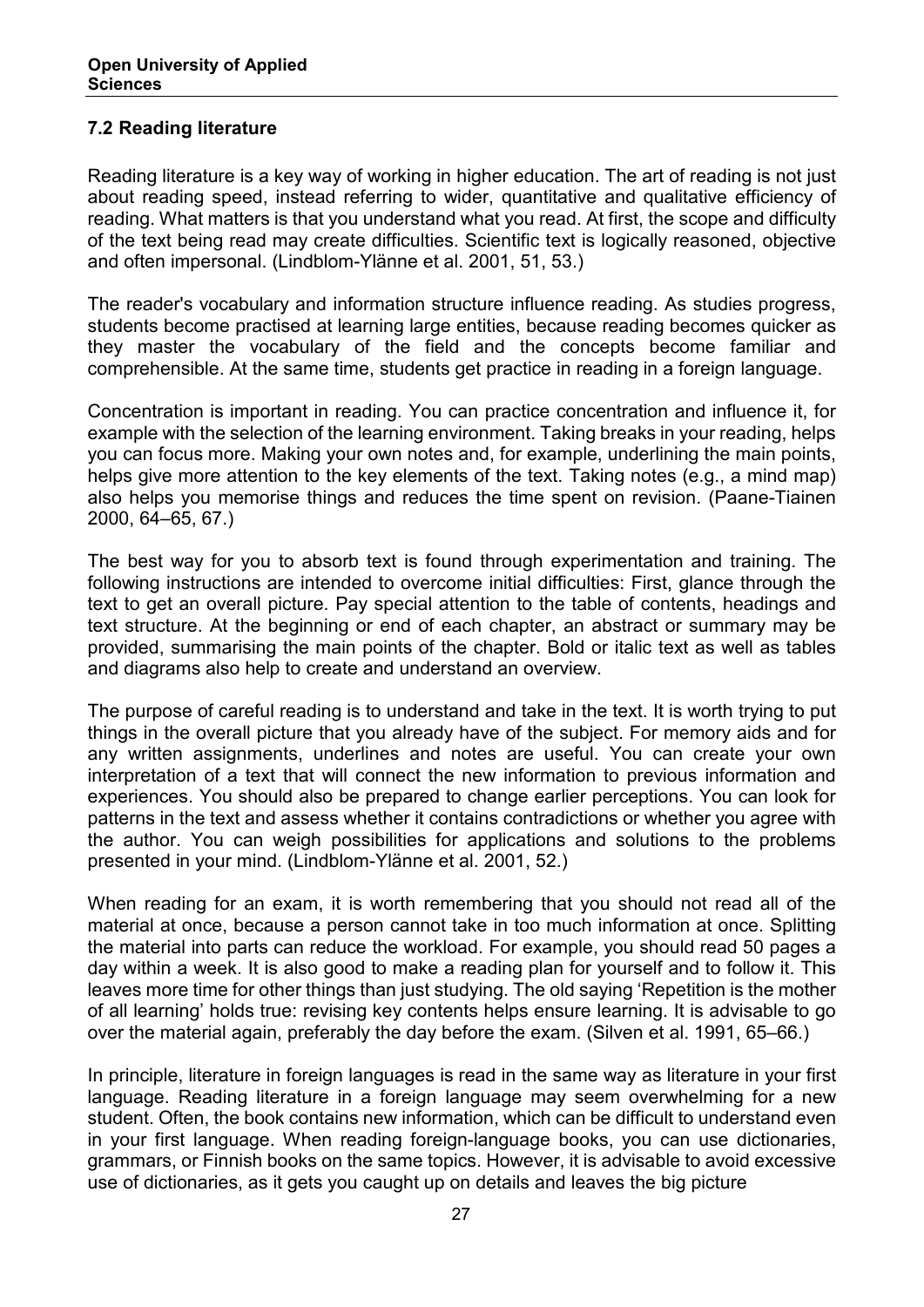blurry. When reading a foreign-language text, it is important to remember that you do not have to understand every word. What matters most for learning is that you understand the key issues and the big picture. Special attention should be paid to the introduction and conclusions of an article. (Silven et al. 1991, 60.)

When reading long sentences, you can think about 'who does what'. Reading is easier when you find the clause elements in the text: subject, object and predicate. SQ3R is a method that can be used with texts that feel difficult. The method was developed for reading texts in foreign languages.

- 1. Survey: Skim the text and find the main ideas.
- 2. Question: Prepare guiding questions that the text answers.
- 3. Read: As you read, look for answers to your questions.
- 4. Recall: Recall the main points of the text, for example by paragraph.
- 5. Review: Glance through the text one more time to bring to mind the key content of the text. By writing a summary, you learn how to find the most important things in the text. (Luostarinen & Väliverronen 1991, 242.)

If you and your fellow students have difficulties reading literature in foreign languages, it is worth setting up a study group to discuss the contents of books together (Otala 1999, 60).

#### <span id="page-27-0"></span>**7.3 Writing**

Writing has at least two functions in studying: Firstly, writing is a way of learning, as it enables deeper thought and learning results than just reading and listening (Hyvärinen 2002, 65). Secondly, writing is also used to measure learning, and students are required to complete many written exercises. The exercises range from exam answers a few words long to extensive essays and written outputs.

Higher education degrees require the writing of a thesis. This is practised even in the early stages of our studies when doing smaller-scale works. Even if studying at an open university does not aim at a degree, writing is useful both for learning and for developing your language skills. The production of text is an important skill that is constantly developed. Therefore, there is no need to be discouraged by any initial difficulties. (Lindblom-Ylänne et al. 2001, 112.)

The criteria for scientific text (reference techniques, etc.) should be properly taught. Check your field's practices for using concepts and references. This makes the writing process easier and lowers the starting threshold for writing. It is good to maintain your writing skills by writing constantly as much as possible.

Scientific activity is based on the principle that the reliability of research is based on good scientific practice. The text of others must not be plagiarised or borrowed without permission. Plagiarism is the presentation of the text of another author as your own. Every source work referred to in an essay or other written text must also be listed in the list of references of the paper. There should also be at least one in-text reference for each book listed in the list of references. (Hakala 2008, 206.) When quoting the text of others, appropriate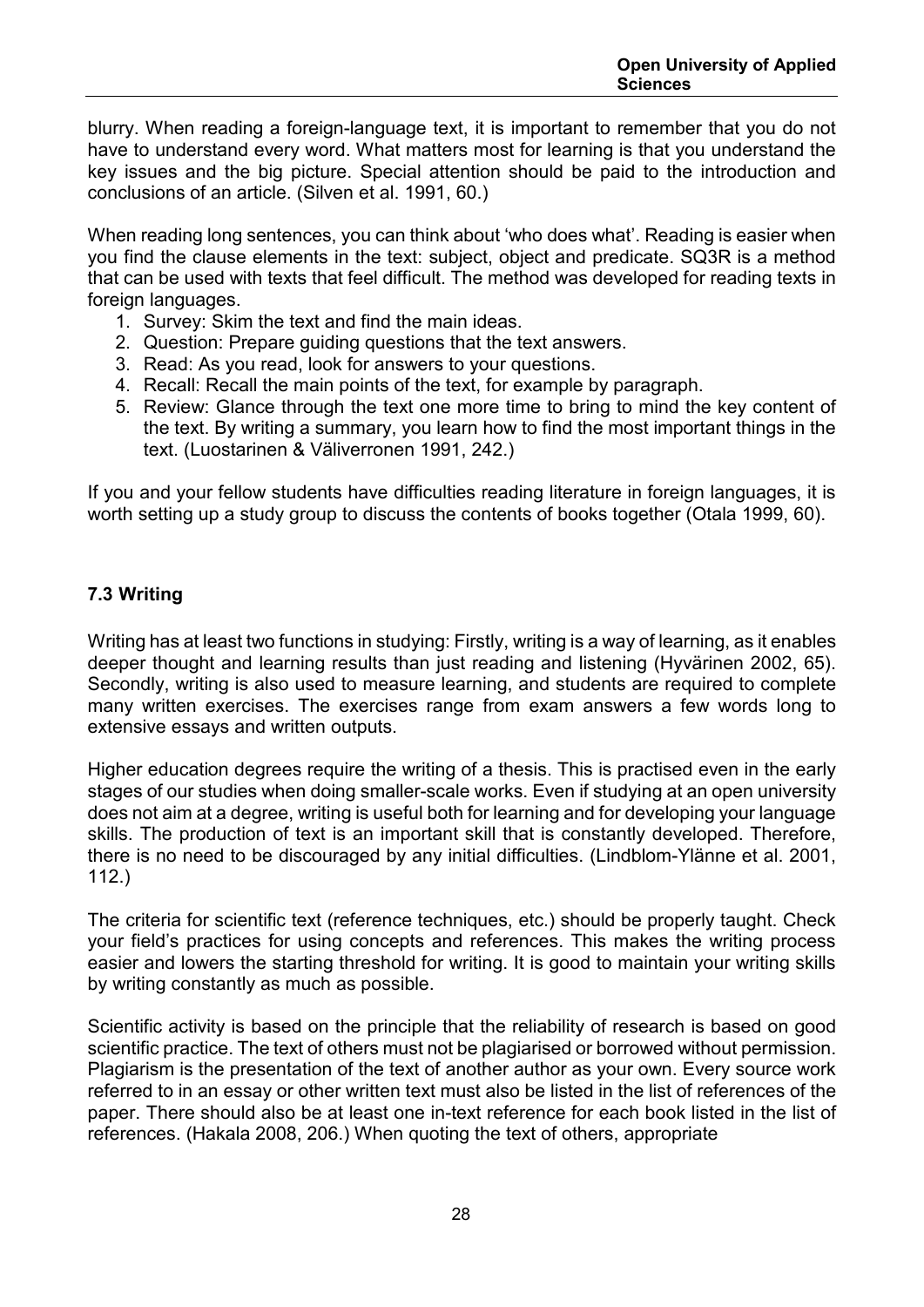references must be cited. When using direct quotes, make sure to copy the quote carefully, typographical errors included. (Hirsjärvi, Remes & Sajavaara 2009, 26.) However, direct quotes should be used sparingly.

Lapland University of Applied Sciences uses the Urkund plagiarism prevention system. Urkund is a teacher's tool for checking the authenticity of students' texts and for teaching scientific writing. It compares the student's text in electronic form with publications, databases and web pages on the Internet.

#### *Essay*

An essay is a reflective composition, an analytical review or a small-scale paper that highlights key issues in the subject of the study, analysing and interpreting them. An essay is based on arguments. An essay may show the author's own ideas, but it must be based on specific source material. In an essay, the author justifies their views based on literature and knowledge. The aim of an essay assignment is to show that the student has mastered the subject, both in terms of content and language. The student strives to support their arguments and conclusions with information obtained from different sources, the origin of which is clearly indicated in the text. (Viskari 2001, 23–24.)

When writing essays, it is important to consider for example the following factors:

- title and content match
- factual content of the presentation
- understanding and reflection on the subject
- level of analysis and justification
- creativity and originality of presentation method
- exploitation of underlying works
- consistency of essay structure
- grammatical correctness (Paane-Tiainen 2000, 72–23.)

Normally, an essay has three parts: an introduction, treatment and conclusion. Shorter essays should be written as a single whole, with no subdivisions required. For long essays, clear subdivisions can be used. Subdivisions help the reader and clarity of the work. The length of the essay can vary from a few pages to ten pages. Before writing, you should understand the overall picture of the essay and think about what is required for it and what source literature is needed. The beginning and the end are also important. At the beginning, a problem to which the rest answers is presented, and the middle part deals with the matter itself. (Viskari 2001, 25–26.)

The purpose of the introduction is to get the reader interested in the subject under discussion. It shows the reader "what is to come". The introduction must show the problem the essay is going to deal with and the point of view it examines it from. The introduction must also show the focus of the subject and a justification for why the author considers the subject important. In addition to the introduction, the final chapter is important. It plays a major role in the image that the reader is left with of the whole essay. The final chapter may include evaluation, conclusions or reflection. (Viskari 2001, 25–26.)

The layout of the essay is important. It gives the reader a first impression and attracts to read it. Therefore, it is worth trying to achieve a neat end result. The cover page and table of contents are essentially linked to the layout and readability. The cover page shows the essay title and the name of the author, their educational institution and the date. The table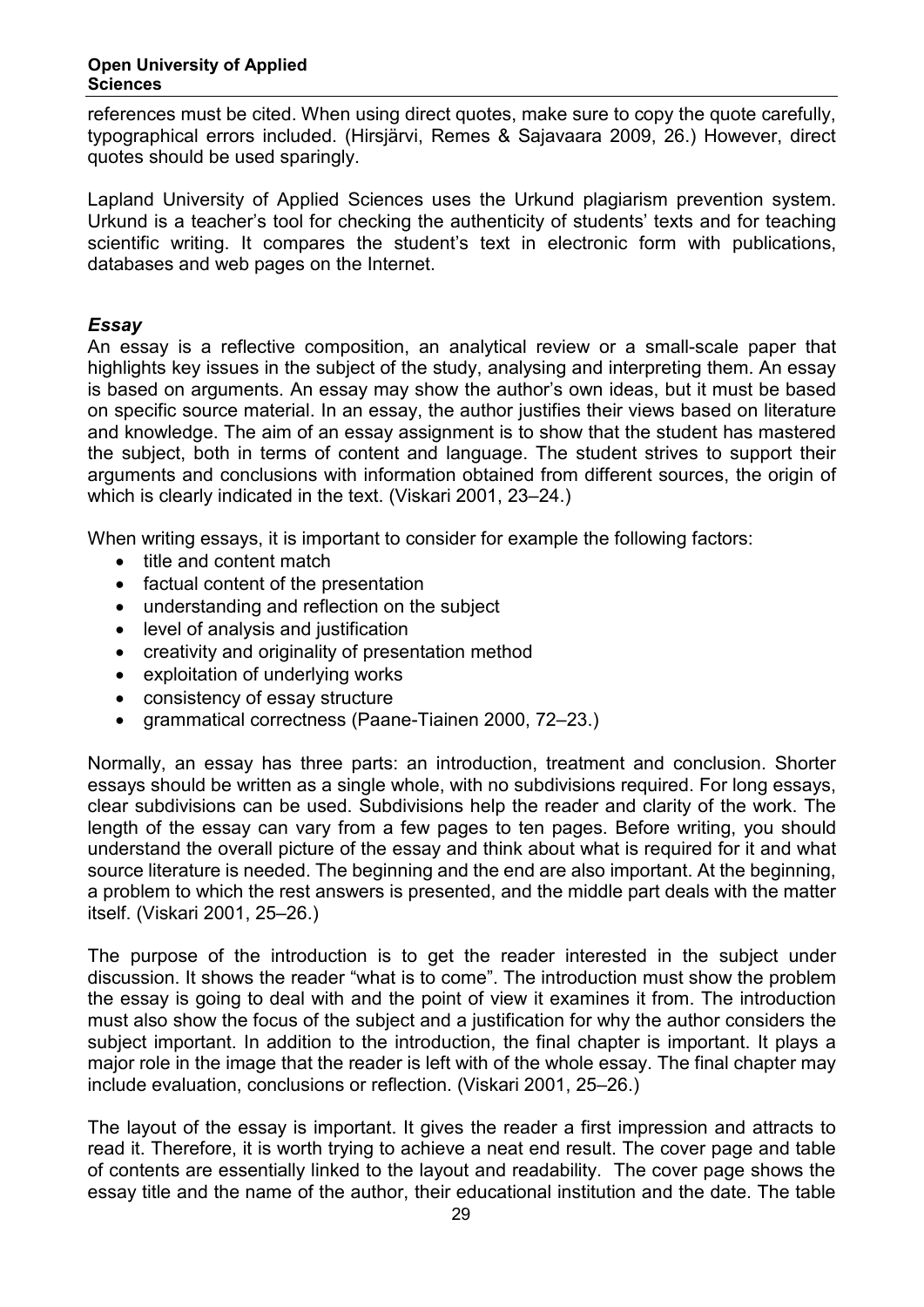of contents must clearly show the headings and sub-headings and the pages where they can be found. (See

[http://www.avoin.helsinki.fi/oppimateriaalit/kasvatustieteet/essee\\_ohjeet.htm\)](http://www.avoin.helsinki.fi/oppimateriaalit/kasvatustieteet/essee_ohjeet.htm)

When writing an essay, you should use as many different types of literature as possible (studies, articles, magazines, Finnish and foreign literature). All references should be cited in the text. References are used to guide the reader to check the validity of the information and interpretations presented. References allow readers to obtain more information from the original sources while familiarising themselves with the source. The list of references is placed at the end of the essay. It gives more detailed bibliographical information on the source literature. There are many ways to cite references. The methods vary from field to field and between different publication series, so you should check the guidelines for your own field. It is not necessary to confine yourself to literature in your own field. It is recommended to use the first-hand sources, but sometimes it is impossible. When using a second-hand source, it must be clearly indicated in the reference. If a source is quoted wordfor-word, remember to use quotation marks. An example of source citation:

Last name, first name, year: Title, place of publication: Publisher.

Ronkainen, Suvi. 1999. Ajan ja paikan merkitsemät. Subjektiviteetti, tieto ja toimijuus. Helsinki: Gaudeamus.

#### <span id="page-29-0"></span>**7.4 Sitting exams**

#### *Preparation*

You should start getting ready for the exam in good time; there is never too much time to revise. It may take a surprisingly long time to obtain books, and therefore it is worth starting the process weeks before the actual exam.

#### *Answers*

At the beginning of the exam, it is recommended to read through the question paper and exam questions carefully. Even if you initially feel unable to answer the questions, do not panic. Usually, after a little thinking and reflection, you start recalling many things. You should start by answering the question that feels easiest. Check that you are definitely answering the correct questions. When answering, pay attention to the type of question and whether you are asked to define, describe, compare and contrast or evaluate. It is a good idea to check the question again while answering to ensure you do not go off topic.

All students develop their own technique for essay answers, but one useful habit is to start by structuring the answer on an extra scrap of paper and writing down there all the thoughts sparked by the question. Only then should you start constructing the actual answer.

An exam answer should normally be like an essay answer. The answer should include at least an introduction/beginning, as well as paragraphs for treatment and summary. Fieldspecific guidance on how to answer exams is provided during studies. The language must be appropriate, good and fluent. Care should be taken with the spelling of foreign concepts, terms and foreign names. It is worth examining the topic from several points of view, and your thinking can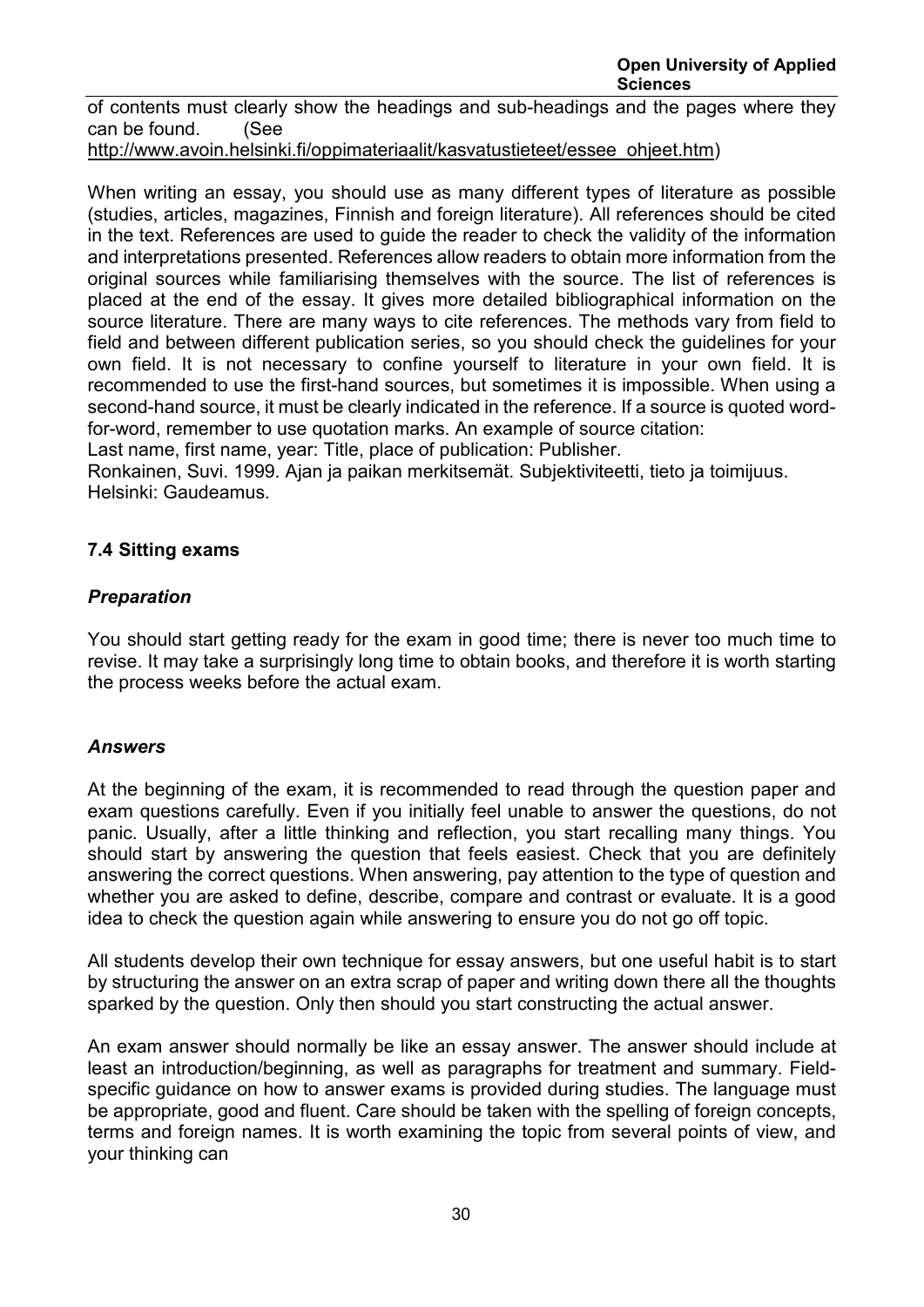show in the answer. You can use examples, and at the end of the answer you can summarise the most important content or make a summarising statement on the subject. You should also plan your use of time in the exam so that you have time to answer each question.

Exam fraud is a violation of the ethical rules of studying. Exam fraud refers to the use of prohibited means of assistance in the exam. Copying from others is also fraud. Exam fraud always leads to a punishment for the student.

#### <span id="page-30-0"></span>**7.5 Development of study skills**

Students can develop their study skills, for example at study skills nights organised by Snellman-Instituutti, which can be accessed from your computer via an Internet connection. Learn more at http://www.opiskelutaidot.fi/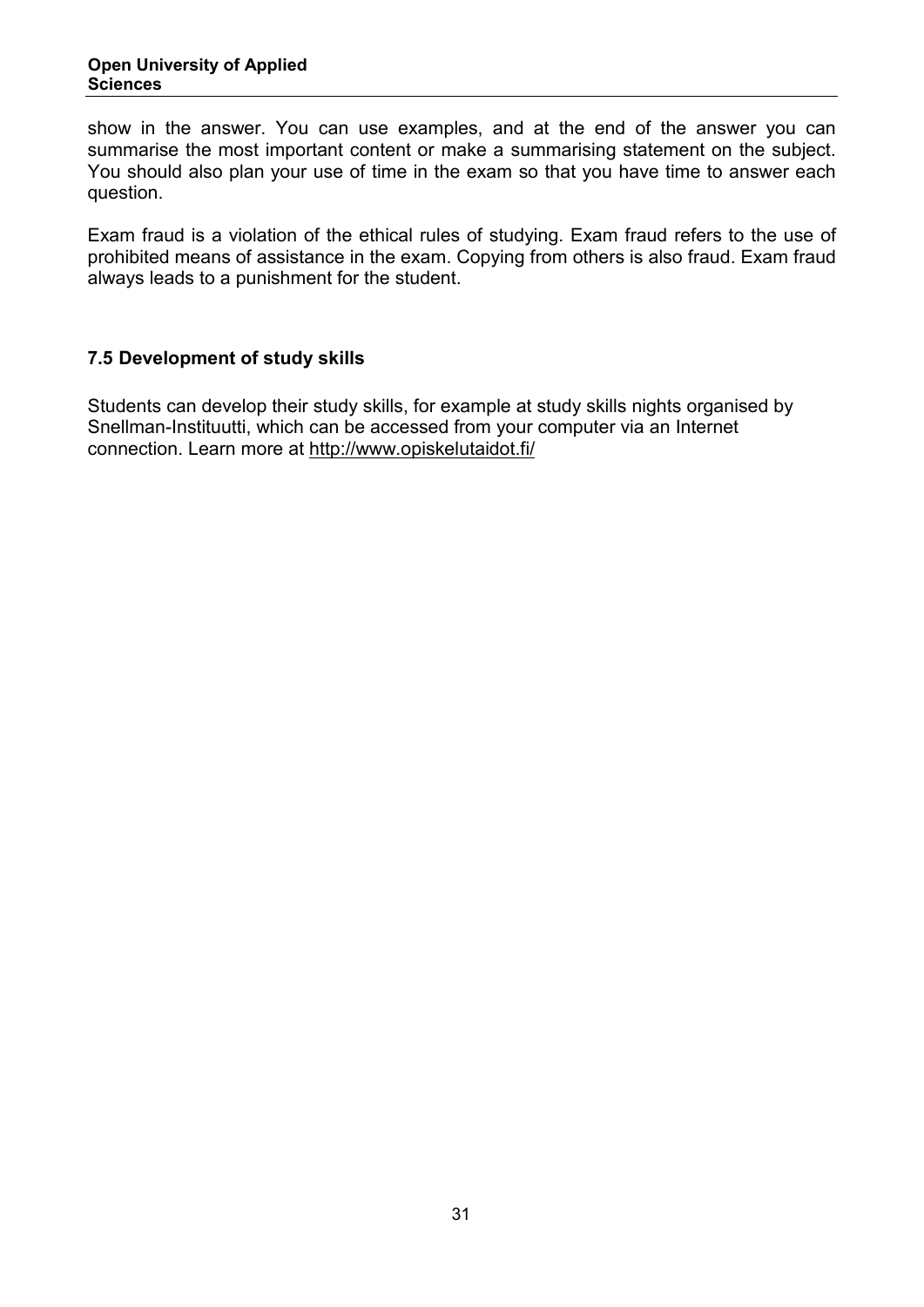### <span id="page-31-0"></span>**8 CONCEPTS RELATED TO STUDYING**

*BACHELOR´S DEGREE =>* The scope of a bachelor's degree at a university of applied sciences is 210 to 240 credits. The study time is 3.5–4 years.

*COURSE* => The basic unit of studies. Includes a certain number of teaching and independent work*.*

*COURSE DESCRIPTION =>* Contains key information about the course: Name, code, objective, content, method of performance, performance requirements and assessment criteria, study materials and provider of additional information.

*CURRICULUM* => A plan for the overall entity of the studies and their organisation to achieve the objectives.

*ECTS CREDIT (CR)=>* A unit for measuring the scope of studies that corresponds to the average amount of 27 hours of work by the student.

*LEARNING ENVIRONMENT =>* Learning always takes place in an environment. The learning environment can be understood as a space/place or a group of people, where studying and learning takes place. The learning environment can either support or hinder the student's activities.

*MASTER`S DEGREE* => The scope of a master's degree at a university of applied sciences is 60 to 90 credits. The degree takes 1 to 3 years to complete. The training programmes is intended for persons who have completed a bachelor's degree or another appropriate university degree and have at least three years of work experience.

*MOODLE LEARNING ENVIRONMENT* => An online learning environment that supports learning, project activities and other communal activities. You can log into Moodle using your personal login details.

*OPEN UAS ROUTE APPLICATION* => Application to become a degree student at the Lapland University of Applied Sciences based on studies completed at the Open UAS.

*PATH STUDIES AND ROUTE STUDIES* => In general, 1st-year studies of degree-awarding education, and the aim is applying to become a degree student at Lapland UAS.

*PROVINCIAL UNIVERSITY OF LAPLAND* => The Provincial University of Lapland is a cooperation network with actors from Lapland University of Applied Sciences, the University of Lapland and the Summer University of Lapland as well as the sub-regions of Lapland. The cooperation network aims at balanced development of the region. The guiding principles of its activities are regional orientation and cooperation.

*RECOGNITION OF PRIOR LEARNING (RPL*) => Students are guided and supported to identify and evaluate the skills they have acquired previously or elsewhere, which they may request to be recognised with a written application after admission as a degree student. In addition, where appropriate, students must prove their skills through demonstrations, where students demonstrate their skills in relation to the learning objectives of the degree.

*REFLECTION* => Critical assessment of own activities. *STUDY MODULE=>* Courses that belong in the same topic form a study module.

*STUDY PLAN* => At the beginning of the studies, the student prepares an appropriate and realistic study plan with a guidance counsellor, which includes the goals, sub-goals and schedule of the studies. The purpose of the plan is to help the student get motivated and focus on studying, and to monitor and evaluate the achievement of the goals.

*TUTOR* => An instructor (peer or professional) whose aim is to support and promote learning.

*ZOOM* => A remote reading system where teaching takes place in real time. The teacher/tutor/lecturer is directly connected to the students via the Internet at a specified time when the teaching takes place.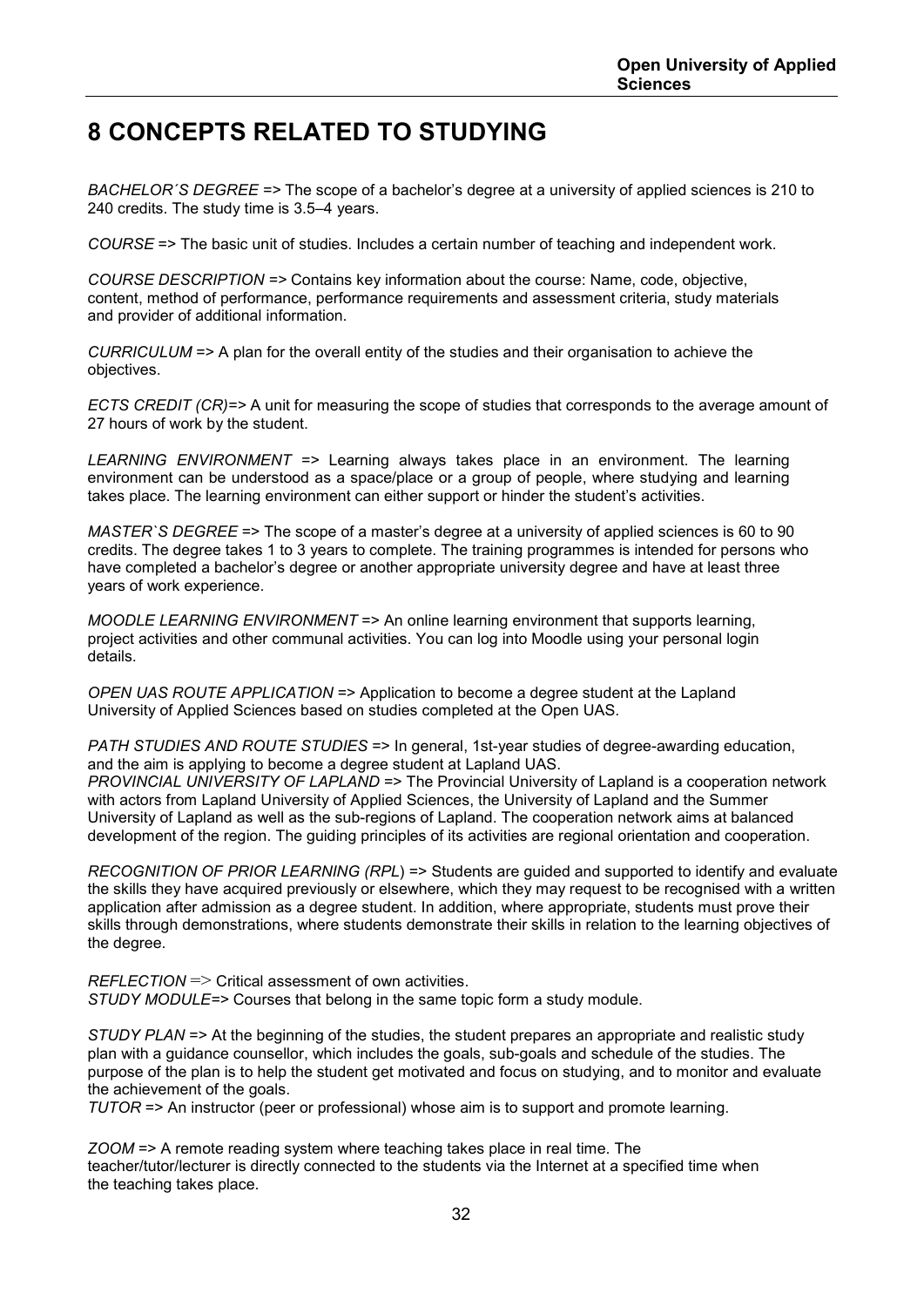### <span id="page-32-0"></span>**9 CONTACT INFORMATION**

#### **OPEN UNIVERSITY OF APPLIED SCIENCES**

www.lapinamk.fi/avoinamk Jokiväylä 11 (1st floor) 96300 Rovaniemi FINLAND [i k@l i k fi](mailto:avoinamk@lapinamk.fi) 

#### **STAFF**

| Laura Leinonen                 | Marjo Pohjonen                    | Jonna Löf | Niina Riihiniemi                                                  |
|--------------------------------|-----------------------------------|-----------|-------------------------------------------------------------------|
| <b>Student Affairs Officer</b> |                                   |           | Student Affairs Officer Education specialist Education specialist |
|                                |                                   |           | /Team Leader                                                      |
| +358 44 712 9299               | +358 40 358 9216 +358 40 708 0724 |           | +358 40 656 5127                                                  |

#### **UNITS OF THE LAPLAND UNIVERSITY OF APPLIED SCIENCES**

# **ROVANIEMI CAMPUS**

96300 Rovaniemi 96400 Rovaniemi 96400 Rovaniemi 96400 Rovaniemi 96400 Rovaniemi 96400 Rovaniemi 96400 Rovaniem<br>FINLAND **FINLAND** 

Rantavitikka Lapland Sports Institute Hiihtomajantie 2<br>96400 Rovaniemi

Kosmos Finland Finland

**KEMI CAMPUS**<br> **Kosmos**<br> **Kosmos**<br> **Minerva** 

Tietokatu 1 Kauppakatu 58 95400 Tornio

A map of the Lapland UAS campuses can be found at the address [https://www.lapinamk.fi/en/Who](https://www.lapinamk.fi/en/Who-we-are/Contact-info)[we-are/Contact-info](https://www.lapinamk.fi/en/Who-we-are/Contact-info)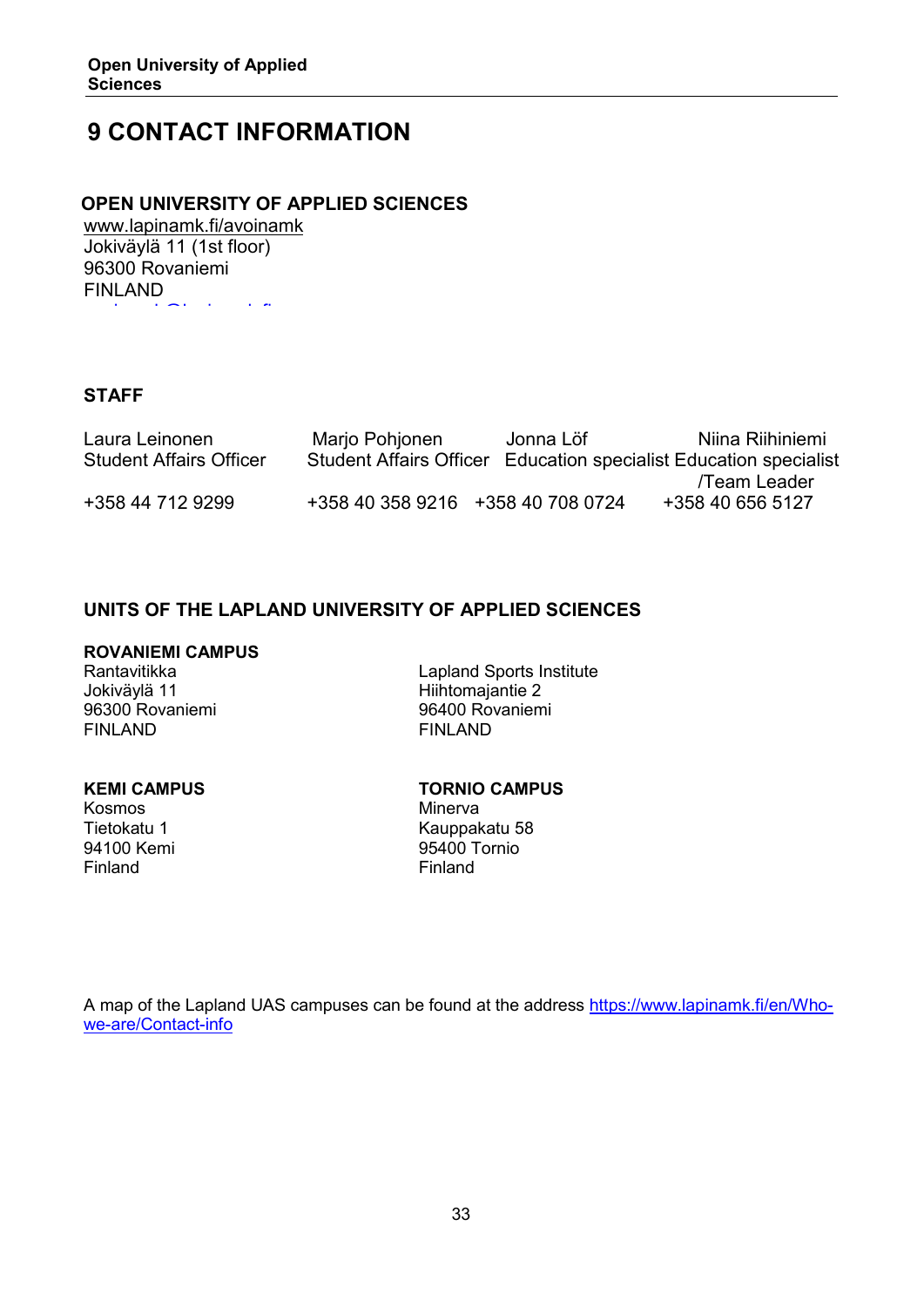

Lapland University of Applied Sciences, Jokiväylä 11, 96300 Rovaniemi, Finland [avoinamk@lapinamk.fi](mailto:avoinamk@lapinamk.fi)

University of Lapland, Yliopistonkatu 8, 96300 Rovaniemi, Finland [avoin@ulapland.fi](mailto:avoin@ulapland.fi)

Summer University of Lapland, Hiihtomajantie 2, 96400 Rovaniemi, Finland [info@lapinkesayliopisto.fi](mailto:info@lapinkesayliopisto.fi)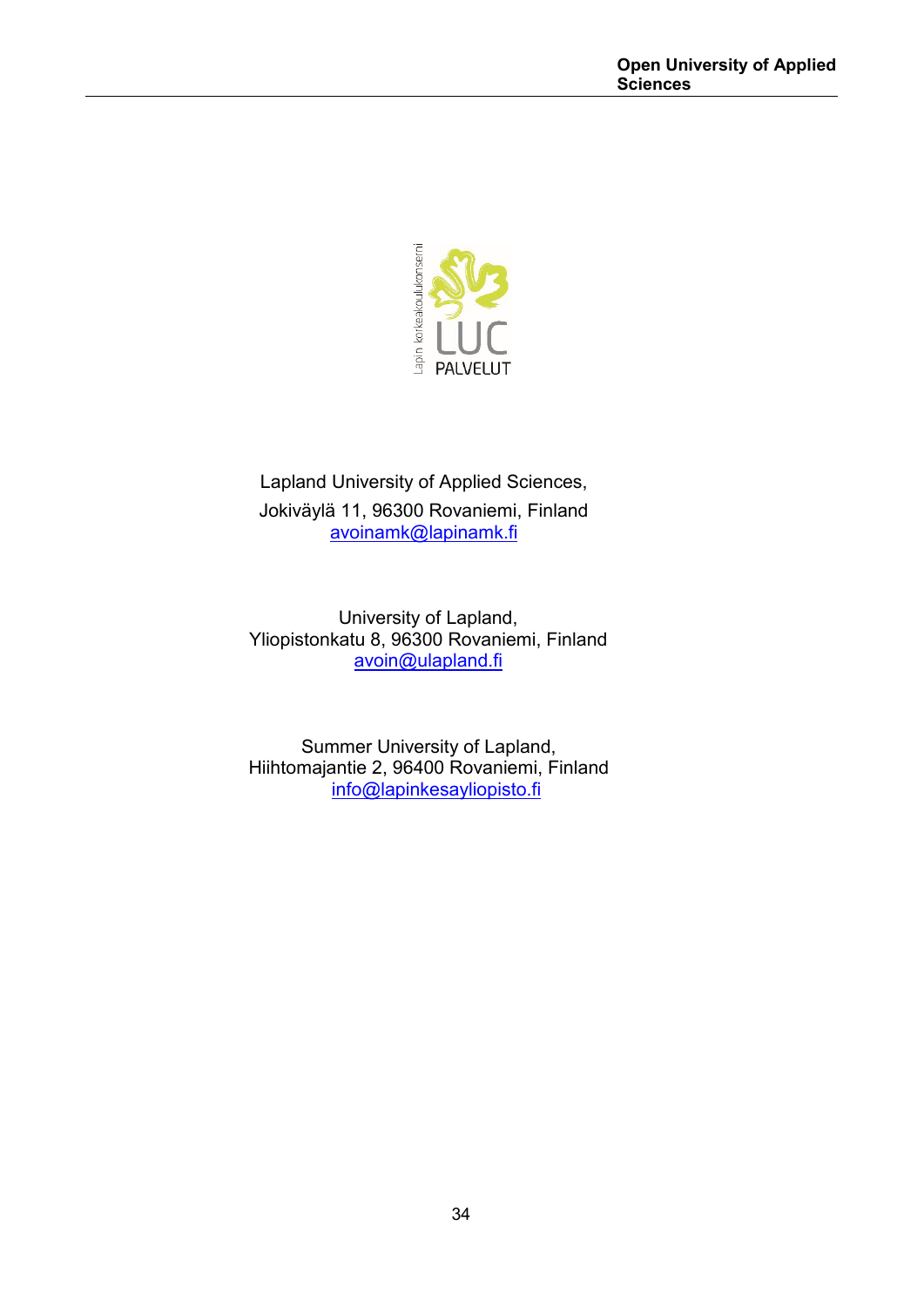#### **REFERENCES**

Ansela, Maarit & Haapaniemi, Tommi & Pirttimäki, Säde. 2005. Yliopisto-opiskelijan hops. Ohjaajan opas. Kuopio: Kevama Oy.

Aulanko, Mari. 1995. Minä osaan. Juva: WSOY:n graafiset laitokset.

Buzan, Tony & Buzan, Barry. 2000. The Mind Map Book. Great Britain: The Bath Press.

Eco, Umberto. 1990. Oppineisuuden osoittaminen eli miten tutkielma tehdään. Tampere: Vastapaino.

Hakala, Juha T. 2008. Uusi graduopas. Helsinki: University press.

Hein, Irmeli & Nurmi, Kari E. & Paakkola, Esko. 1993. Monimuoto-opiskelu. In A. Kajanto (ed.) Aikuisten oppimisen uudet muodot. Jyväskylä: Gummerus Kirjapaino Oy, 163–223.

Helsinki Open University Summary. Accessed on 27 October 2011 <http://www.avoin.helsinki.fi/oppimateriaalit/kirjoita/opiskelija.htm>

Hirsjärvi, Sirkka & Remes, Pirkko & Sajavaara Paula. 2009. Tutki ja kirjoita. Hämeenlinna: Kariston Kirjapaino Oy.

Hyvärinen, Matti 2002, Kirjoittaminen toimintana. In M. Kinnunen & O. Löytty (ed.) Tieteellinen kirjoittaminen. Tampere: Vastapaino, 65–80.

University of Eastern Finland. 2010. Ethical guidelines for teaching and studying. Accessed on 17 October 2011 [http://www.uef.fi/opiskelu/opetuksen-ja-opiskelun](http://www.uef.fi/opiskelu/opetuksen-ja-opiskelun-eettiset-ohjeet)[eettiset-ohjeet](http://www.uef.fi/opiskelu/opetuksen-ja-opiskelun-eettiset-ohjeet)

Jäminki, Seija. 2008. Ohjaus- ja opiskeluprosessit samanaikaisessa ja eriaikaisessa verkkoympäristössä. Etnografinen tutkimusmatka verkkotutkinnon maailmaan. Rovaniemi: Lapland University Press.

Koro, Jukka. 1993. Itseohjattu oppiminen – Aikuiskoulutuksen tavoite vai väline. In A. Kajanto (ed.) Aikuisten oppimisen uudet muodot. Jyväskylä: Gummerus Kirjapaino Oy, 21–48.

Koulutus ja tutkinnot. Accessed on 24 June 2014 [http://www.oph.fi/koulutus\\_ja\\_tutkinnot.](http://www.oph.fi/koulutus_ja_tutkinnot)

University of Lapland. Opintosuoritusohjeet. Accessed on 18 October 2011 [http://www.ulapland.fi/Suomeksi/Yksikot/Yhteiskuntatieteiden\\_tiedekunta/Opiskelu/Oppiai](http://www.ulapland.fi/Suomeksi/Yksikot/Yhteiskuntatieteiden_tiedekunta/Opiskelu/Oppiai) neet ja maisteriohjelmat/Sosiologia/Sosiologian opinnot/Opintosuoritusohjeet.iw3

University of Lapland. Opintojen suunnittelu, HOPS. Accessed on 27 October 2011. [http://www.ulapland.fi/Suomeksi/Yksikot/Yhteiskuntatieteiden\\_tiedekunta/Opiskelu/Opiskel](http://www.ulapland.fi/Suomeksi/Yksikot/Yhteiskuntatieteiden_tiedekunta/Opiskelu/Opiskel) uinfoa/Opintojen\_suunnittelu, HOPS.iw3

Lehto, Juhani, E. Oppimistehtävänä tieteellinen essee – ohjeita. Accessed on 20 December 2011.<http://www.avoin.helsinki.fi/oppimateriaalit/kirjoita/opiskelija.htm>